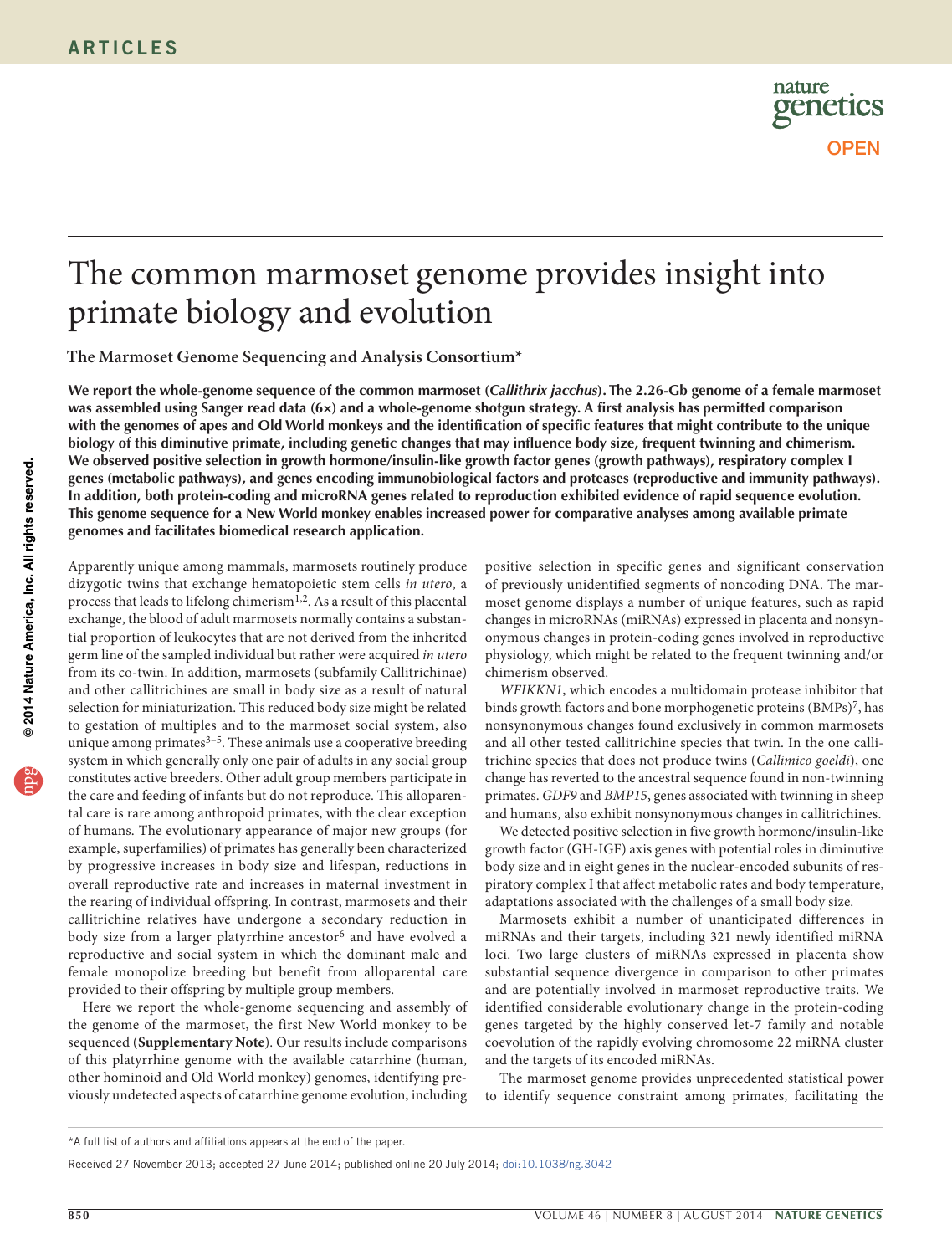#### <span id="page-1-0"></span>Table 1 Gene Ontology (GO) categories enriched for genes positively selected in marmoset

|                            |                                           | Genes             |                    |                     |                        | Adjusted               |                        |
|----------------------------|-------------------------------------------|-------------------|--------------------|---------------------|------------------------|------------------------|------------------------|
| $GO$ category <sup>a</sup> | Description                               | PSGs <sup>b</sup> | Total <sup>c</sup> | Excess <sup>d</sup> | P value (MWU)          | P value (Holm)         | P value (FET)          |
| 0005576                    | Extracellular region                      | 150               | 1,954              | 1.3                 | $3.24 \times 10^{-15}$ | $9.80 \times 10^{-12}$ | $3.86 \times 10^{-17}$ |
| 0005615                    | Extracellular space                       | 63                | 429                | 2.4                 | $2.52 \times 10^{-8}$  | $7.61 \times 10^{-5}$  | $1.31 \times 10^{-8}$  |
| 0005747                    | Mitochondrial respiratory chain complex I | 8                 | 14                 | 9.4                 | $1.81 \times 10^{-7}$  | $5.47 \times 10^{-4}$  | $2.72 \times 10^{-5}$  |
| 0006952                    | Defense response                          | 54                | 324                | 2.7                 | $2.19 \times 10^{-6}$  | $6.59 \times 10^{-3}$  | $3.38 \times 10^{-9}$  |
| 0004872                    | Receptor activity                         | 103               | 866                | 2.0                 | $3.42 \times 10^{-6}$  | $1.03 \times 10^{-2}$  | $1.05 \times 10^{-8}$  |
| 0007606                    | Sensory perception of chemical stimulus   | 20                | 136                | 2.4                 | $5.82 \times 10^{-6}$  | $1.75 \times 10^{-2}$  | $1.26 \times 10^{-3}$  |
| 0030246                    | Carbohydrate binding                      | 29                | 203                | 2.3                 | $6.81 \times 10^{-6}$  | $2.05 \times 10^{-2}$  | $1.78 \times 10^{-4}$  |
| 0006954                    | Inflammatory response                     | 36                | 181                | 3.3                 | $8.39 \times 10^{-6}$  | $2.52 \times 10^{-2}$  | $3.31 \times 10^{-8}$  |
| 0004984                    | Olfactory receptor activity               | 16                | 107                | 2.5                 | $9.88 \times 10^{-6}$  | $2.97 \times 10^{-2}$  | $3.21 \times 10^{-3}$  |
| 0009611                    | Response to wounding                      | 53                | 332                | 2.6                 | $2.93 \times 10^{-5}$  | $8.79 \times 10^{-2}$  | $1.73 \times 10^{-8}$  |
| 0006955                    | Immune response                           | 41                | 295                | 2.3                 | $3.18 \times 10^{-5}$  | $9.53 \times 10^{-2}$  | $1.57 \times 10^{-5}$  |

<sup>a</sup>GO category number. <sup>b</sup>Positively selected genes (PSGs) identified with a threshold of P < 0.05. "Total number of genes in the GO category. <sup>d</sup>Fold enrichment in positively selected genes over background.

Enriched GO categories were identified by Mann-Whitney *U* test (MWU), nominal *P* value adjusted for multiple testing by Holm correction (Holm) and Fisher's exact test (FET) using all genes with nominal  $P < 0.05$  in the marmoset lineage likelihood ratio test. Note that the results of the Mann-Whitney *U* test may also be affected by the relaxation of constraint, whereas Fisher's exact test considers only genes identified as being under positive selection.

discovery of genomic regions underlying primate phenotypic evolution. The 23,849 regions that exhibit significant sequence constraint among primates but not in non-primate mammals are overwhelmingly noncoding, are disproportionately associated with genes involved in neurodevelopment and retroviral suppression, and frequently overlap transposable elements. For seven genes, we detected positive selection on the branch leading to Catarrhini. Five were newly identified, including genes involved in immunobiology and reproduction (**[Table 1](#page-1-0)**).

#### **RESULTS**

#### **Genome assembly and features**

The 2.26-Gb genome of a female marmoset (186/17066) assembled with Sanger read data (6×) and a whole-genome shotgun strategy (**Supplementary Fig. 1** and **Supplementary Tables 1**–**4**) represents ~90% of the marmoset genome. By all available measures, the chromosomal sequences have high nucleotide and structural accuracy (contig N50 of 29 kb, scaffold N50 of 6.7 Mb; **Supplementary Note**) and provide a suitable template for initial analysis.

Given the inherent genetic chimerism in this species, blood DNA contained sequences from the germ line of the sampled individual and also from her male co-twin. We took advantage of the sex difference in the co-twins to estimate the proportion of reads originating from the co-twin (**Supplementary Fig. 2**, **Supplementary Tables 5** and **6**, and **Supplementary Note**). These analyses indicated that 10% of the reads in the reference genome data set were derived from the co-twin.

We estimated the amount and size of marmoset segmental duplications using two computational methods, WGAC<sup>[8](#page-6-0)</sup> and WSSD[9.](#page-6-1) Assembly-based duplications added a total of 138 Mb of non-redundant sequences (4.7% of the whole genome), slightly less than observed in human or chimpanzee  $({\sim}5\%)^{10-12}$  but more than in orangutan  $(3.8\%)$ <sup>13</sup>, where specific collapses in the released assembly version might explain this anomaly (**Supplementary Figs. 3** and **4**, **Supplementary Tables 7**–**10** and **Supplementary Note**).

For segmental duplications of >10 kb in length with >94% sequence identity (**Supplementary Table 8**), we compared the results from the two independent methods to measure artifactual duplications and mistaken assembly collapses. Both methods identified a total of 18 Mb of duplications, of which 26 Mb represented possible artifactual duplications and 53 Mb represented possible collapses. To validate the methods, we tested 97 clones by FISH mapping to marmoset chromosomes (**Supplementary Table 9**). Both methods successfully identified segmentally duplicated regions, and, unlike in previous studies,

WGAC seemed better suited than WSSD to detect duplication in the marmoset. The degree to which this is due to the chimeric nature of the individual sequenced is not clear, although chimerism is certainly a contributing factor.

The overall repeat composition of the marmoset genome was similar to those of other sequenced primate genomes $10,12-14$  $10,12-14$ , containing ~1.1 million *Alu* elements, ~660,000 of which were full length. However, in the recent past, *Alu* retrotransposition appeared to be somewhat slower in marmoset than in human and rhesus macaque (**Supplementary Note**).

Constrained sequence evolution indicates natural selection and therefore implies conserved function. By extension, lineage-specific constraint indicates lineage-specific function<sup>[15,](#page-6-6)[16](#page-6-7)</sup>. Using the marmoset genome, we detected 23,849 elements constrained in anthropoid primates but not in non-primate mammals[17](#page-6-8) (**Supplementary Note**). These anthropoid-specific constrained (ASC) sequences potentially drove primate phenotypic evolution and are abundant in noncoding regions (for example, upstream of *SNTG1*), although coding exons are also represented (for example, in *PGBD3*) (**Supplementary Fig. 5a**,**b**). Annotated transposable elements contributed 46% of ASC base pairs. We validated the enhancer activity of six elements (of eight tested) in human embryonic stem cells (ESCs) (**Supplementary Fig. 5c,d** and **Supplementary Table 11**) and showed that their mouse orthologs had little or no functional activity. This data set highlights specific loci that acquired new functional roles in the primate lineage and suggests molecular mechanisms underlying unique primate traits.

#### **Gene content and gene families**

The Ensembl gene set[18](#page-6-9) (**Supplementary Fig. 6** and **Supplementary Note**) of 21,168 genes (44,973 transcripts) included 219 genes with marmoset protein support and 15,706 genes without marmoset protein evidence but with human protein evidence. The remaining 5,243 genes had transcripts supported by protein data from other sources (**Supplementary Fig. 6g**,**h**).

A phylogenetic framework including 4 other primates, 2 rodents and 3 Laurasiatheria showed 429 primate-specific gene families, among which few were present only in marmoset (**Supplementary Fig. 7**, **Supplementary Tables 12**–**19** and **Supplementary Note**). More than half of these families (221/429) were indeed absent in marmoset, suggesting that they emerged after catarrhine-platyrrhine divergence. In addition, many families were absent in rhesus macaque, and thus almost half were apparently unique to apes.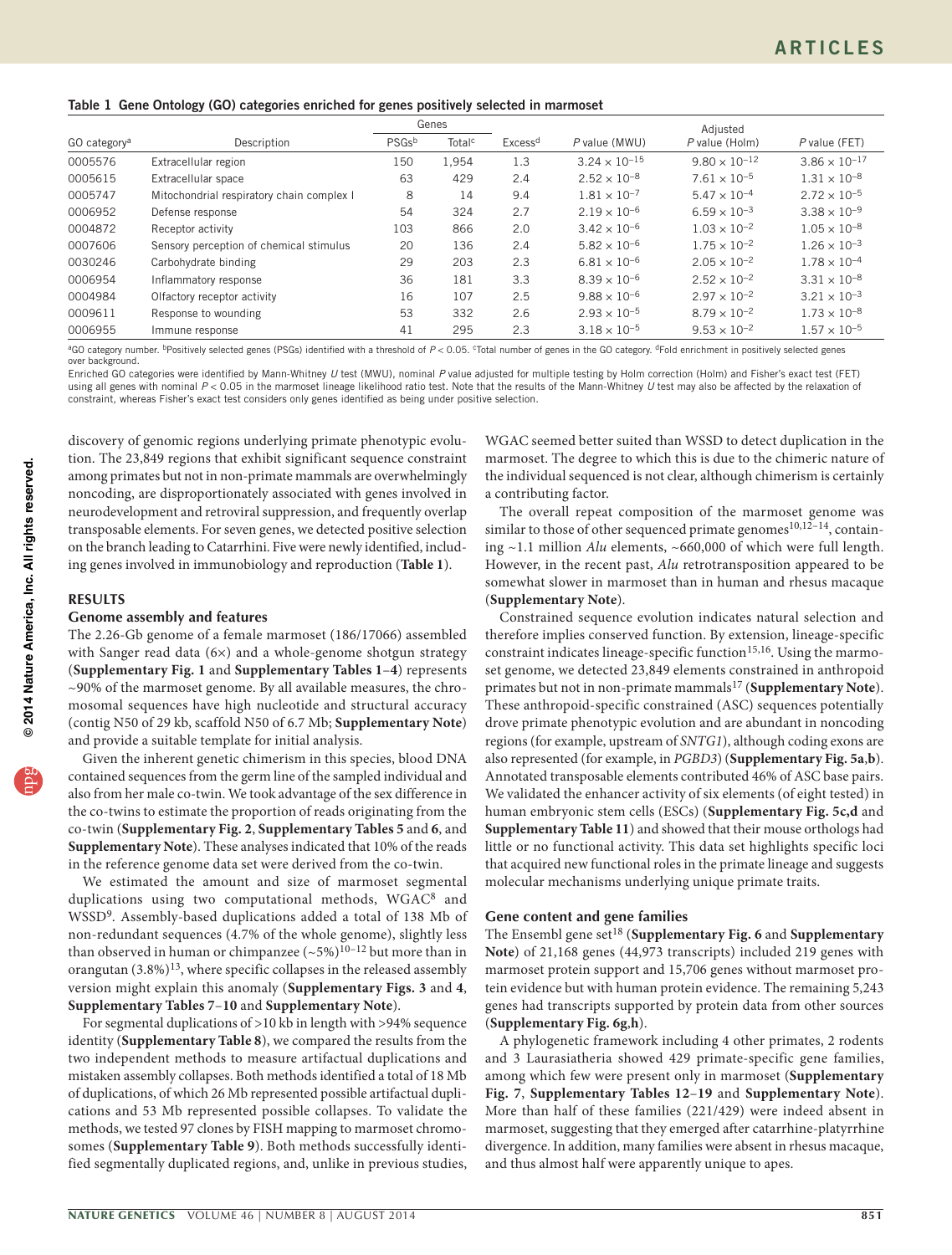<span id="page-2-0"></span>Figure 1 Predicted let-7–regulated genes (miRNA targets). The numbers<br>
of protein-coding genes with predicted targets for let-7 miRNA binding<br>
in the 3' UTR are shown. Only single-copy orthologs are counted, and<br>
scale). of protein-coding genes with predicted targets for let-7 miRNA binding in the 3′ UTR are shown. Only single-copy orthologs are counted, and numbers are relative to the number found in humans (100% on the scale). The number of gene targets shared with humans decreases as the evolutionary distance increases, as expected. However, the proportion of let-7 targets shared with humans is comparable for marmoset, dog, horse and cow, whereas mouse and rat share fewer targets with humans than other non-primate placental mammals.

Our comparative analysis found surprising changes in the miRNA repertoire and the mRNA targets that they regulate. We identified 777 mature miRNAs (mapping to 1,165 hairpin precursor miRNAs) (**Supplementary Tables 20–37**). Most were confirmed through expression studies (582; 75%) (**Supplementary Note**) and were conserved in primates (~55–58%). Many (321 miRNAs mapping to 477 hairpins) were novel (not found in any other species analyzed). These could include miRNAs exclusive to marmoset, miRNAs exclusive to Platyrrhini and conserved miRNAs that are yet to be discovered in other species. The two largest marmoset miRNA clusters (on chromosome 22 and the X chromosome) were expanded in number compared to in humans (112 marmoset versus 49 human chromosome 22 hairpins and 40 marmoset versus 15 human X-chromosome hairpins) (**Supplementary Table 22**) and showed divergent sequence. Less than 3% of the chromosome 22 and 8% of the X-chromosome miRNAs were conserved across primates (**Supplementary Table 22**), and most exhibited at least one nucleotide modification in the 5′ seed region (83% of chromosome 22 miRNAs and 78% of X-chromosome miRNAs) compared to their human counterparts (**Supplementary Tables 20**, **22**, **23**  and **29**). The rapidly evolving chromosome 22 and X-chromosome clusters dominated miRNA expression in marmoset placenta, whereas marmoset brain exhibited a more diverse miRNA expression pattern (**Supplementary Fig. 8** and **Supplementary Tables 30**–**32**). In contrast, some miRNA families (for example, let-7) were completely conserved in all five primates (**Supplementary Fig. 9**).

Changes in the miRNA seed region are expected to correspond with changes in the genes they regulate, unless the miRNAs and their mRNA targets have coevolved. Comparing the annotated genes containing predicted let-7 target sequences (**[Fig. 1](#page-2-0)** and **Supplementary Note**), we found 165 common to human and marmoset, 44 unique to marmoset and 64 unique to human. Despite caveats related to differences in assembly and annotation quality, it is striking that less than half of the targets for this highly conserved family were shared by marmoset and human (**Supplementary Table 34**), a number similar to that in non-euarchontoglires (dog, horse and cow). A phylogenetic analysis of these changes showed that let-7 targets have evolved rapidly in primates in comparison to other species (**[Fig. 2](#page-2-1)**). The pattern of miRNA-mRNA target evolution differed among the three described





miRNA families and even between the two rapidly evolving families (**Supplementary Tables 33**–**37**). In the X-chromosome cluster, as expected, fewer than 50% of the target sequences were shared by marmoset and human (**Supplementary Table 35**). In contrast, in the chromosome 22 cluster, 84% of the targets were shared (**Supplementary Table 36**), implying considerable coevolution of miRNAs and their targets in the chromosome 22 cluster but not in the X-chromosome cluster.

Small marmosets are believed to have evolved from a larger ancestor; we therefore looked for positively selected genes that might explain the change in size. We identified 37 positively selected genes on the marmoset lineage and 7 on the branch to Catarrhini (false discovery rate (FDR) < 0.01) (**Supplementary Table 38**). Five of these seven genes (*SAMHD1*, *CLEC4A*, *ANKZF1*, *KRT8* and *CATSPERG*) were previously unrecognized as being positively selected<sup>[19](#page-6-10)</sup>. An additional 91 positively selected genes could not be traced to a particular branch owing to a lack of identifiable outgroup orthologs. Following trends observed in previous studies<sup>19</sup>, Gene Ontology (GO) categories related to immunity, physiological defense response and sensory perception were enriched (**[Table 1](#page-1-0)**). In addition, the ATP synthesis and transport and NADH dehydrogenase activity categories showed enrichment (Mann-Whitney *U* test, *P* < 0.05). The latter group contained eight positively selected nuclear genes encoding subunits of respiratory complex I. Resulting differences in complex I regulatory and kinetic properties could affect metabolic rates and body temperature, challenges posed by small body size.

A prominent example of positive selection in the marmoset lineage could be found in *IGF1R* (*P* = 0.0014), which is associated with short stature in humans<sup>[20,](#page-6-11)21</sup>. The encoded protein had multiple alterations in crucial binding domains (**[Fig. 3](#page-3-0)**), which likely affect ligand-receptor binding affinity. Other growth hormone–related positively selected genes possibly related to small stature include *GHSR* (encoding growth hormone secretagogue receptor), *IGF2* (encoding insulin-like growth factor 2), *IGFBP2* (encoding insulin-like growth factor binding protein 2), *IGFBP7* (encoding insulin-like growth factor binding protein 7) and *EGF* (encoding epidermal growth factor) (marmoset lineage,  $P < 0.05$ ). Targeted exon sequencing of multiple species identified several callitrichid-specific nonsynonymous substitutions in genes that were strong candidates for influencing

<span id="page-2-1"></span>Figure 2 Gains and losses of let-7-regulated genes. The conserved let-7 miRNA targets variable numbers of genes. We mapped let-7 target gene gains (green) and losses (blue) to the phylogenetic tree of the analyzed species; line thickness indicates the rate of gain or loss. Gains and losses that occurred twice on independent lineages were omitted. Gains exceed losses on each branch of the tree, and the total number gained (196) is 4 times the number lost (49). Primate lineage changes (gains plus losses) exceed non-primate lineage changes (except for the branch leading to rat after divergence from mouse). MYA, million years ago.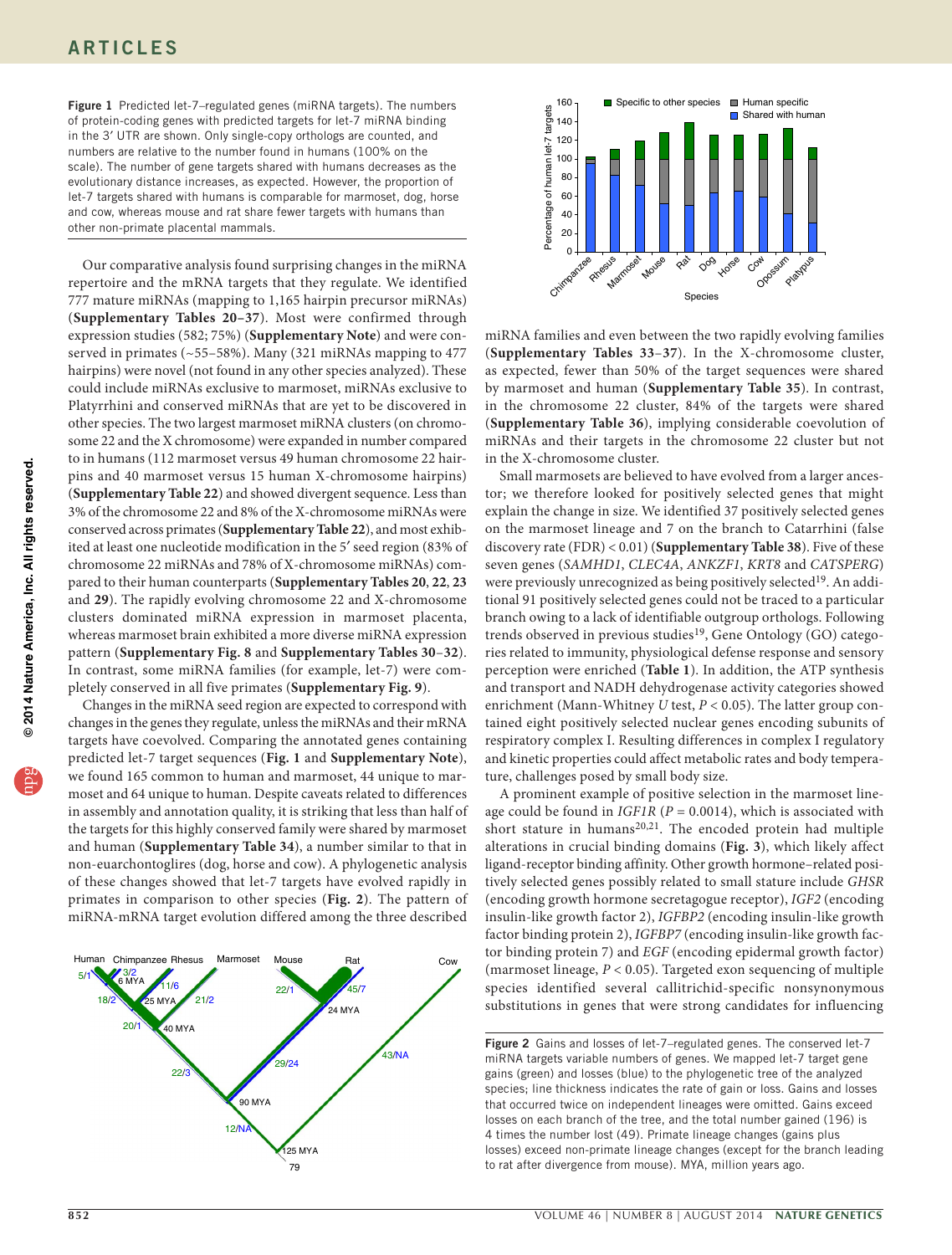<span id="page-3-0"></span>Figure 3 Residues under positive selection in IGF1R. The insulin-like growth factor 1 receptor (IGF1R) interacts with other proteins in growth hormone pathways and has a role in both prenatal (left) and postnatal (right) growth. Proteins encoded by genes in these pathways in marmoset that have residues under positive selection are tallied; the number of changes that can be assigned to either the marmoset or callitrichine New World monkey (NWM) lineages is also shown. In the middle, the first three domains of the IGF1R  $\alpha$  chain are shown, with positively selected residues in red (Bayes empirical Bayes analysis posterior probability (PP)  $> 0.95$ ) and yellow (PP  $> 0.5$ ). Leucine-rich repeat domains L1 and L2 are shown in green with L1 on top, and the cysteine-rich region CR is shown in blue. An alignment of the IGF1R proteins from several mammalian species (bottom) identifies several marmoset changes in a short region corresponding to the part of the structure enclosed in the black rectangle.



diminutive body size (*GDF9*, *BMP15* and *BMP4*). Analysis of these mutations by SIFT<sup>[22](#page-6-13)</sup> and PolyPhen<sup>23</sup> indicated that these altera-tions likely affect the function of the corresponding proteins<sup>[24](#page-6-15)</sup> (**Supplementary Table 38** and **Supplementary Note**).

The genetic basis of twinning has received substantial attention in humans and other animals<sup>25-[27](#page-6-17)</sup>. Genetic differences drive variation in ovulation number among sheep strains<sup>[25,](#page-6-16)[28](#page-6-18)</sup>. There is also clear evidence for genetic influence on human twinning, but the specific genes involved have not been identified. We studied 63 candidate genes previously implicated in the control of either body size, number of ova produced in a single estrous cycle or both. Of these, 41 genes with putative marmoset-specific nonsynonymous variants were examined further (**Supplementary Tables 39** and **40**). Three genes with a role in ovulation (*BMP4*, *FSTL4* and *WFIKKN1*) encoded likely function-altering amino acid changes as scored by both SIFT<sup>[22](#page-6-13)</sup> and PolyPhen<sup>[23](#page-6-14)</sup> (**Supplementary Note** and ref. [24\)](#page-6-15). Potentially functional nonsynonymous substitutions in the *FSHR* (follicle-stimulating hormone receptor), *BMP10*, *BMP15*, *GDF9* and *GDF15* genes were also found. Notably, a single nonsynonymous substitution in *WFIKKN1* was common to all callitrichids we tested, with the exception of *C. goeldi* (**Fig. 4**). That species had a reversal of this change to the sequence found in Old World monkeys and other non-twinning New World monkeys. *C. goeldi* is the only callitrichid that does not regularly twin, and, given its phylogenetic position, it is highly likely to have reverted to singleton births from an ancestral state that exhibited twinning. The amino acid change encoded in *WFIKKN1* is therefore a strong candidate for having a role in the origin of twinning in callitrichids.

Hematopoietic chimerism of marmosets was expected to correlate with marked changes in immune system function. We found positively selected genes related to the immune response significantly enriched in marmoset (threshold of *P* < 0.05; **[Table 1](#page-1-0)**). NAIP and NLRC4 homologs, conserved in mammals, were absent in marmoset (**Supplementary Table 38**). These proteins form the NAIP inflammasome in macrophages, a cytoplasmic complex that triggers macrophage inflammatory death through activation of caspase-1 (refs. [29,](#page-6-19)[30](#page-6-20)) and could affect reproduction, as human NAIP is expressed in the placenta.

Other positively selected genes potentially involved in circumventing unwanted chimerism-associated responses included *CD48*,

encoding a ligand for CD244 (2B4), which is found on the surface of hematopoietic cells and regulates natural killer cells<sup>[31](#page-6-21)</sup> and the levels of interleukins IL-5 and IL-12B, involved in T cell development and in allergic responses<sup>[32](#page-6-22)</sup>. Finally, in contrast to the extensive family of *KIR* genes that are integral to immune system function in humans and other catarrhine primates, the marmoset genome contained only two *KIR* genes, one of which was partial.

Most differences in protease gene families observed between marmoset and other primates occurred in genes related to the reproductive and immune systems (**Supplementary Note**). For example, *ADAM6*, with a role in fertility<sup>[33,](#page-6-23)34</sup>, was lost in marmoset, whereas *ISP2*, involved in embryo implantation<sup>35</sup>, has been duplicated twice. *KLK2/3*, duplicated in the catarrhine ancestor<sup>36</sup> and involved in reproductive physiology<sup>33</sup>, is non-functional in marmoset. Chymase and tryptase protease changes and *CMA1* and *MAST* duplications potentially affect the immune response<sup>[37,](#page-6-26)38</sup> and mast cell biology, respectively. The duplicated *CMA1* gene might be related to the murine-specific mast cell proteases (MCPs) that are absent in hominoid[s39.](#page-6-28) Changes in the C terminus of MMP19, an IGFBP3-processing enzyme<sup>[40](#page-6-29)</sup>, might be related to growth characteristics. Consistent with retrogene analysis (**Supplementary Note**), there were multiple nonfunctional single-exon protease-like pseudogenes. Seven of these had complete ORFs without identified transcripts, indicating that they arose from recent retrotranscription events.

*PRDM9*, which encodes a protein that binds DNA in recombina-tion hot spots and affects recombination activity during meiosis<sup>[41](#page-6-30)</sup> (**Supplementary Fig. 10** and **Supplementary Note**), was duplicated in catarrhine primates. Orthologs encoding all three functional PRDM9 domains have been computationally identified in placental mammals[42](#page-6-31); however, these genes are often not in syntenic locations. In primates (including in human and marmoset), panda, pig and elephant, there is a *PRDM9*-like gene flanked by a conserved syntenic block including the genes *URAH* and *GAS8*. This gene, located near the 16q telomere in human, is labeled *PRDM7* in catarrhine primates but *PRDM9* in marmoset and non-primates. Another gene (labeled *PRDM9* in catarrhine primates) is located between the cadherin genes *CDH12* and *CDH10* at human 5p14 (ref. [43\)](#page-6-32). This gene is present in chimpanzee, orangutan and rhesus macaque but is absent in marmoset and non-primates. The marmoset genome sequence provided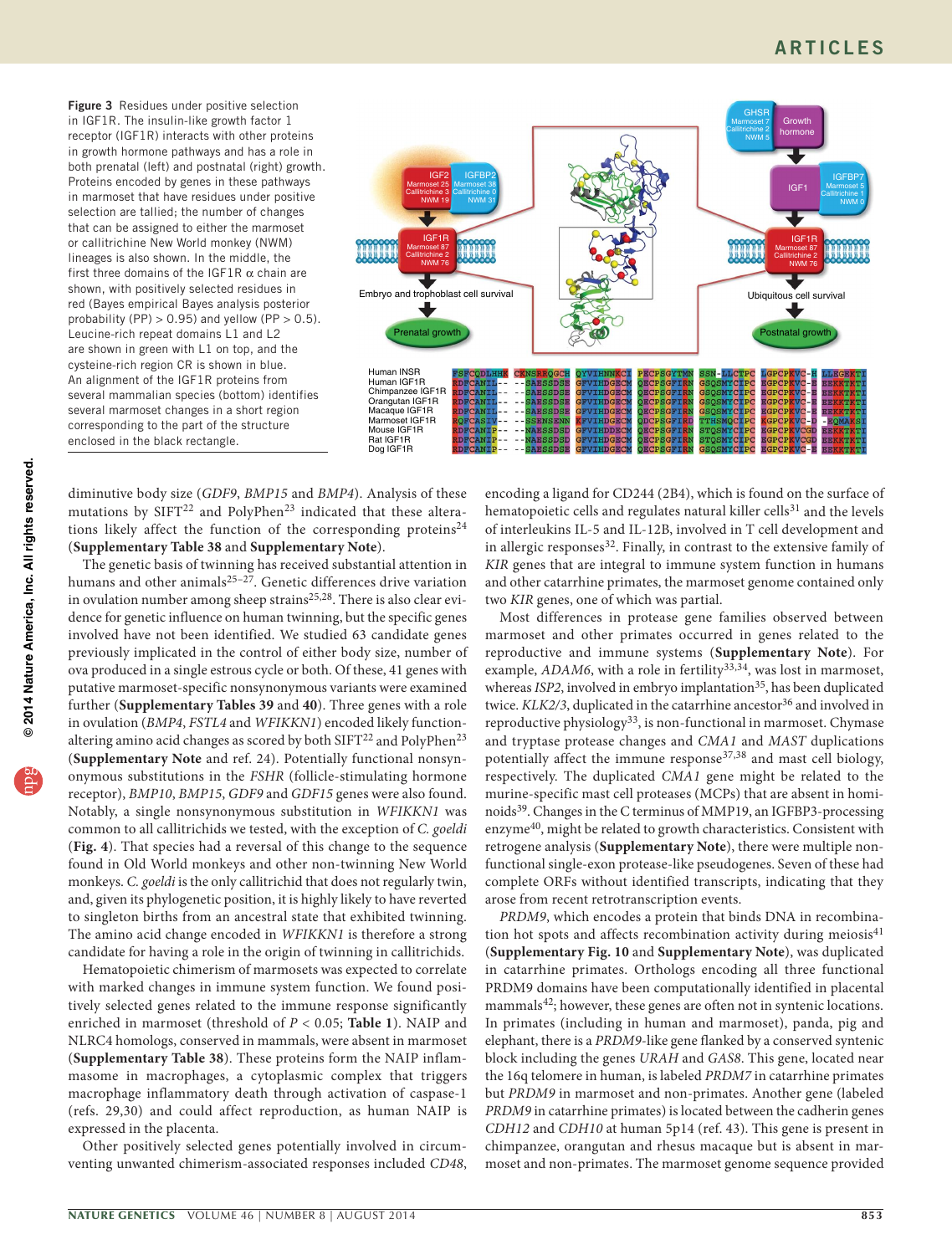## **ARTICLES**

Figure 4 Twinning species and *WFIKKN1* sequence variation. Primate species tree showing species that regularly produce twins in green and those that produce singletons in blue or purple. The phylogeny appears as in ref. [50](#page-6-39). In the table, nonsynonymous changes in marmoset *WFIKKN1* are labeled by the encoded amino acid change (p.Thr307Ala, chr. 12: 642,862; NWM Pro to Ser, chr. 12: 642,877, multiple-base insertion within p.Thr310\_Ser311insSerSerSerProAla; p.Ala496Val, chr. 12: 643,445; p.Arg545His, chr. 12: 643,592). p.Arg545His is predicted by SIFT<sup>[22](#page-6-13)</sup> to alter protein function and by PolyPhen[23](#page-6-14) to be probably damaging. Features related to reproduction, including twin offspring, pair bonding and reproductive suppression in non-breeding females, and adult female weight are shown. Adult female weights are from the



International Union for Conservation of Nature (IUCN Red List of Threatened Species, version 2013.2.; see URLs) and the Primate Info Net (apes and marmoset; see URLs). Species on the green branches exhibit phyletic dwarfing, an early period of developmental quiescence and a shared chimeric placenta. Sequence changes in the *WFIKKN1* gene support the phylogenetic tree, with four changes occurring on the branch leading to tamarins and marmosets and a single change in *C. goeldii* back to the residue found in other primates that produce singletons (purple).

two types of evidence that support the occurrence of a duplication in the catarrhine lineage after its divergence from platyrrhine primates: the phylogeny of *PRDM9*-like genes (**Supplementary Fig. 10b**) and their genomic locations.

#### **Population genetics and polymorphism**

Genome sequence diversity was examined in nine marmosets (two from the New England Regional Primate Research Center (RPRC), two from the Wisconsin National Primate Research Center (NPRC) and five from the Southwest NPRC) (**Supplementary Fig. 11**). This sample size is sufficient to identify common polymorphisms in this species but will not be sufficient to detect a large proportion of low-frequency or rare variants. Chimerism does not interfere with the identification of SNPs that are polymorphic in the species as a whole but does complicate the assignment of genotypes for specific SNPs to specific individuals. We investigated this effect by quantifying read balance (the proportion of reads supporting each allele in apparent heterozygotes) and found different distributions in marmosets in comparison to a human control: more SNPs with read balance fractions between 5% and 25% were observed in marmosets. Simulations indicated that this flattened read balance distribution resulted from bases that were not polymorphic in the sampled individual but were either heterozygous or differently homozygous in the co-twin, with the low level of alternative reads representing the chimeric cells introduced during development (**Supplementary Fig. 2a** and **Supplementary Note**).

We also explicitly modeled the expected number of sequencing reads covering a dimorphic SNP locus with one allele or the other, given a known fraction of chimerism, and applied a maximumlikelihood method to estimate the proportion of chimerism present in the marmoset samples from the sequencing data (**Supplementary Note**). Chimerism fractions ranged from 12% to 37% (**Supplementary Table 6** and **Supplementary Note**).

Using polymorphic autosomal biallelic SNPs (~7.7 million), we calculated pairwise allele-sharing genetic distances. To test whether the genetic variation among individuals could be explained by their primate colony of origin, we performed principal-component analysis (PCA) based on pairwise distance. PCA separated the three colonies on the basis of the first two principal components (**Supplementary Fig. 11a**), with individual M32784 from Southwest NPRC more

similar to individuals from other primate centers. Next, we used ADMIXTURE<sup>44</sup> to assess the ancestry of each individual. With  $K = 3$ (**Supplementary Fig. 11b**), three groups corresponding to the colonies were identified. New England RPRC and Wisconsin NPRC individuals formed distinct groups with little admixture. Consistent with the PCA result, two Southwest NPRC individuals (M32783 and M32784) showed appreciable admixture from the other colonies (**Supplementary Fig. 11b**). A neighbor-joining tree using the distance matrix (**Supplementary Fig. 11c**) confirmed that individuals from the same colony were grouped together, with the exception of M32784. The long terminal branch length suggests that most of the diversity exists among individuals.

We identified 107 polymorphic *Alu* insertions in common marmosets (**Supplementary Fig. 10a**). Analysis of these insertions using Structure (version  $3.3.2$ )<sup>[45,](#page-6-34)[46](#page-6-35)</sup> indicated population structure among the marmosets and detected two populations (**Supplementary Fig. 12** and **Supplementary Table 41**). The included marmosets showed varying degrees of admixture, with some individuals mostly assigned to one cluster and others assigned to both clusters (**Supplementary Fig. 12**). The Structure analysis suggests that the New England RPRC colony is assigned primarily to one cluster and the Wisconsin and Southwest NPRC colonies fall into the other cluster.

#### **DISCUSSION**

Previous analyses of primate genomes have identified few specific changes that account for phenotypic differences among species, with the exception of genes that influence human brain size<sup>[47](#page-6-36)</sup>, language (reviewed in ref. [48\)](#page-6-37) or other uniquely human traits<sup>49</sup>. In contrast, our analysis presents a number of specific differences in gene content, miRNA number and sequence, and protein-coding gene sequences in genes known to influence growth, reproduction and twinning propensity, all potentially related to marmoset phenotypic adaptations (**Supplementary Fig. 13**). Such divergence at multiple levels does indeed underscore the remarkable nature of this platyrrhine monkey species.

**URLs.** NCBI Trace Archive, [http://www.ncbi.nlm.nih.gov/Traces/](http://www.ncbi.nlm.nih.gov/Traces/trace.cgi/) [trace.cgi/](http://www.ncbi.nlm.nih.gov/Traces/trace.cgi/); UCSC Genome Browser, [http://genome.ucsc.edu/;](http://genome.ucsc.edu/) miR-Base, [http://www.mirbase.org/;](http://www.mirbase.org/) Ensembl, <http://www.ensembl.org/>;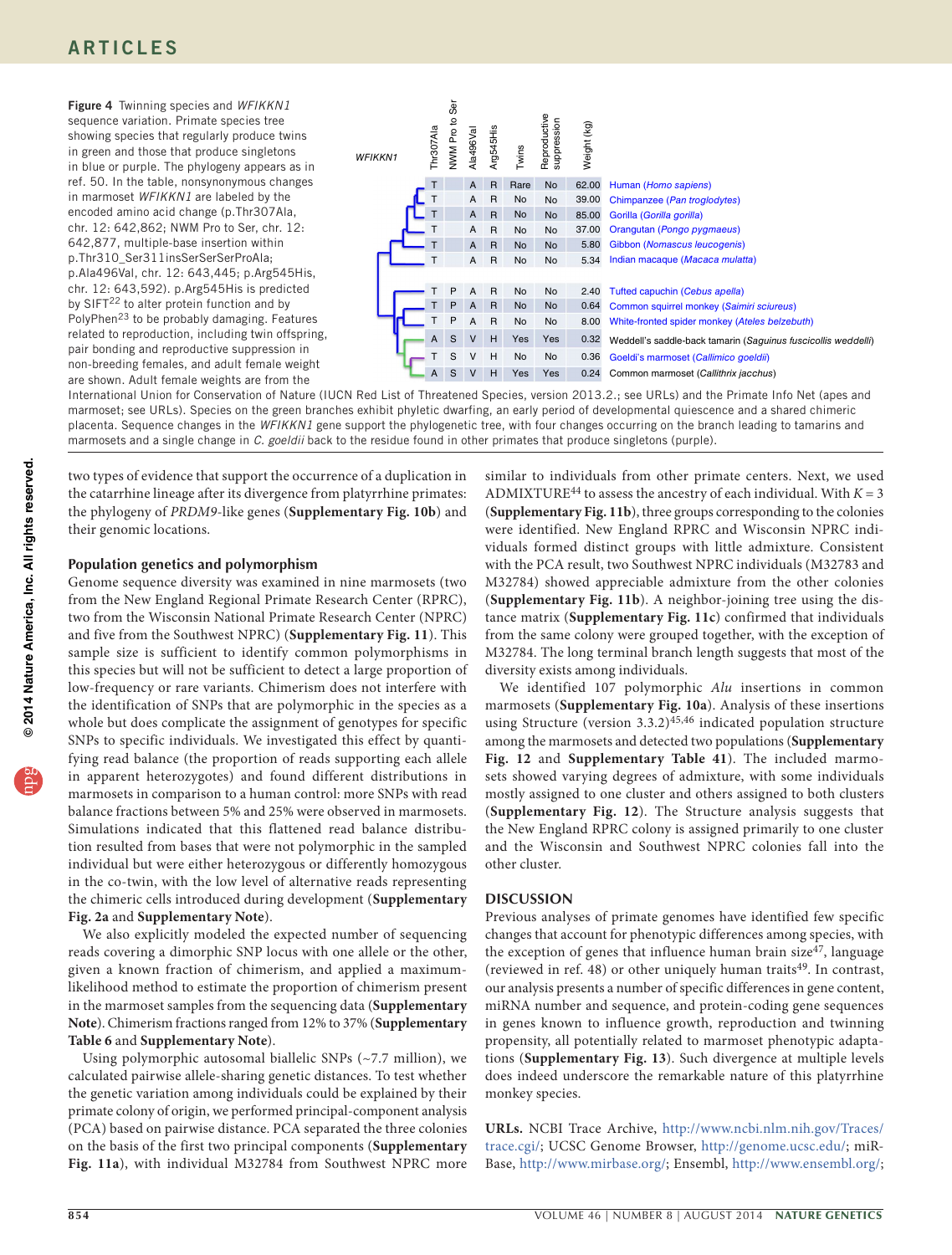International Union for Conservation of Nature (IUCN) Red List of Threatened Species, <http://www.iucnredlist.org/>; Primate Info Net, [http://pin.primate.wisc.edu/factsheets/;](http://pin.primate.wisc.edu/factsheets/) Spanish National Bioinformatics Institute, <http://www.inab.org/>; Ensembl Genebuild Process Documentation, [http://cvs.sanger.ac.uk/cgi-bin/viewvc.cgi/](http://cvs.sanger.ac.uk/cgi-bin/viewvc.cgi/ensembl-doc/pipeline_docs/the_genebuild_process.txt?root=ensembl&view=co) [ensembl-doc/pipeline\\_docs/the\\_genebuild\\_process.txt?root=ensembl](http://cvs.sanger.ac.uk/cgi-bin/viewvc.cgi/ensembl-doc/pipeline_docs/the_genebuild_process.txt?root=ensembl&view=co) [&view=co;](http://cvs.sanger.ac.uk/cgi-bin/viewvc.cgi/ensembl-doc/pipeline_docs/the_genebuild_process.txt?root=ensembl&view=co) Ensembl Gene Annotation Pipeline for Marmoset, [http://](http://www.ensembl.org/info/docs/genebuild/genome_annotation.html) [www.ensembl.org/info/docs/genebuild/genome\\_annotation.html](http://www.ensembl.org/info/docs/genebuild/genome_annotation.html); vertebrate RNA alignments, [http://www.ebi.ac.uk/ena/;](http://www.ebi.ac.uk/ena/) UniProt, SwissProt/TrEMBL protein sequences, <http://www.uniprot.org/>; RepeatMasker Open-3.0, [http://www.repeatmasker.org/;](http://www.repeatmasker.org/) Washington University (WU)-BLAST package, <http://blast.wustl.edu/>; miROrtho miRNA annotation database, [http://cegg.unige.ch/mirortho;](http://cegg.unige.ch/mirortho) Cluster 3.0 and TreeView software, <http://rana.lbl.gov/EisenSoftware.htm>; miRmap, <http://cegg.unige.ch/mirmap>; protease genes, [http://](http://degradome.uniovi.es/) [degradome.uniovi.es/](http://degradome.uniovi.es/); *Alu* PCR conditions and primers, [http://](http://batzerlab.lsu.edu/) [batzerlab.lsu.edu/;](http://batzerlab.lsu.edu/) BAC FISH mapping data exploration, [http://www.](http://www.biologia.uniba.it/marmoset/) [biologia.uniba.it/marmoset/.](http://www.biologia.uniba.it/marmoset/)

#### **Methods**

Methods and any associated references are available in the [online](http://www.nature.com/doifinder/10.1038/ng.3042) [version of the paper](http://www.nature.com/doifinder/10.1038/ng.3042).

**Accession codes.** The sequences are available in the NCBI Trace Archive (see URLs) using the query SPECIES\_CODE = 'CALLITHRIX JACCHUS' together with TRACE\_TYPE\_CODE = '454' for 454 transcript sequences, 'WGS' for plasmid reads, 'FINISHING' for BAC finishing reads or 'CLONEEND' for fosmid and BAC end sequences. The Illumina sequencing data are available from NCBI under BioProject [13630,](http://www.ncbi.nlm.nih.gov/bioproject/?term=13630) and genomic sequences for nine other marmosets are available under BioProject [20401](http://www.ncbi.nlm.nih.gov/bioproject/?term=20401+%5Buid%5D). Data for short RNAs sequenced using Illumina technology are available from miRBase (see URLs). The sequence assembly is accessioned in GenBank [\(ACFV00000000.1](http://www.ncbi.nlm.nih.gov/nuccore/ACFV00000000.1)) and is available in NCBI under genome build 1.1 [\(http://www.ncbi.](http://www.ncbi.nlm.nih.gov/mapview/map_search.cgi?taxid=9483) [nlm.nih.gov/mapview/map\\_search.cgi?taxid=9483\)](http://www.ncbi.nlm.nih.gov/mapview/map_search.cgi?taxid=9483). The data are also available from the Washington University Genome Institute web site ([http://genome.wustl.edu/genomes/view/callithrix\\_jacchus/\)](http://genome.wustl.edu/genomes/view/callithrix_jacchus/), the Baylor College of Medicine Human Genome Sequencing Center web site ([https://www.hgsc.bcm.edu/non-human-primates/marmoset](https://www.hgsc.bcm.edu/non-human-primates/marmoset-genome-project)[genome-project](https://www.hgsc.bcm.edu/non-human-primates/marmoset-genome-project)), the UCSC Genome Browser ([GCA\\_000004665.1](https://genome.ucsc.edu/cgi-bin/hgGateway?hgsid=381631573_qWcMOFO0t0O5n2g1RqaLRGslXppC&clade=mammal&org=Marmoset&db=0)) and Ensembl ([C\\_jacchus3.2.1;](http://www.ensembl.org/Callithrix_jacchus/Info/Index) January 2010). Cytogenetic data are presented at Campus Universitario Bari, Italy [\(http://www.biologia.](http://www.biologia.uniba.it/marmoset/) [uniba.it/marmoset/\)](http://www.biologia.uniba.it/marmoset/).

*Note: Any Supplementary Information and Source Data files are available in the [online version of the paper.](http://www.nature.com/doifinder/10.1038/ng.3042)*

#### **Acknowledgments**

The authors acknowledge the contributions of the sequence production staff of the Human Genome Sequencing Center: K. Abraham, C. Adams, C. Allen, U. Anosike, T. Attaway, D. Bandaranaike, A. Bell, S.N. Bell, B. Beltran, C. Bickham, J. Chacko, A. Chavez, H.-S. Chu, M. Coyle, M.L. Davila, L. Davy-Carroll, S. Denson, Y. Ding, S. Dugan, V. Ebong, S. Fernandez, P. Fernando, A. Ferrer, J. Ganer, R. Garcia III, T. Garrett, E. Hawkins, S. Hines, M. Holder, B. Hollins, H. Jiang, B. Johnson, H. Kisamo, L. Lago, M. Lago, C.-Y. Lai, T.-K. Le, F. Legall III, S. Lemon, R. Madu, E. Martinez, I. Mercado, C. Mercado, M. Munidasa, D. Ngo, P. Nguyen, O. Nwaokelemeh, M. Obregon, C. Onwere, A. Parra, H. Paul, A. Perez, Y. Perez, E. Primus, J. Quiroz, B. Schneider, I. Sisson, X.-Z. Song, A. Svatek, T. Taylor, R. Thelus, N. Thomas, R. Thornton, Z. Trejos, K. Usmani, S. Vattathil, D. Villasana, D. Walker, K. Wang, S. Wang, C. White, A. Williams, J. Williams, J. Woodworth and L. Zhang. The Washington University Genome Sequencing Center acknowledges the many people who contributed to the sequencing and analysis in this project who are not named here individually. We thank J. Steitz for mRNA data used to annotate the 3′ UTRs of genes. The miRNA analysis group acknowledges the contributions of D. Rajapakshe, C. Athulathmudali, H. Jiang

and A. Moehring. We gratefully acknowledge the assistance of D. Opheim with the figures. The marmoset genome project was funded by the National Human Genome Research Institute (NHGRI), including from grants U54 HG003273 (R.A. Gibbs) and U54 HG003079 (R.K.W.), with additional support from the US National Institutes of Health (NIH), including from grants R01 DK077639 (S.D.T.), R01 GM59290 (L.B.J. and M.A.B.), HG002385 (E.E.E.) and P51-OD011133 (Southwest NPRC), and support from the National Science Foundation (NSF BCS-0751508 to D.E.W.) and the VEGA grant agency: 1/0719/14 (T.V.) and 1/1085/12 (B.B.). C.C.F. and M.C.R. were supported in part by a Howard Hughes Medical Institute grant to Louisiana State University through the Undergraduate Biological Sciences Education program. J.X. was supported by NHGRI grant K99 HG005846. P.H.G. was supported by the Cullen Foundation. T.M.-B. was supported by European Research Council Starting Grant (260372) and MICINN (Spain) grant BFU2011-28549. B.L.-G. was supported by the Spanish National Institute of Bioinformatics (see URLs). E.E.E. is an investigator of the Howard Hughes Medical Institute.

#### **AUTHOR CONTRIBUTIONS**

K.C.W., W.C.W., J.R. and D.L. led the Marmoset Genome Sequencing and Analysis Consortium project. Principal investigators R.A. Gibbs and R.K.W. provided material support. R.A. Gibbs, R.K.W., D.M.M., E.R.M., G.M.W. and W.C.W. led the sequencing project. K.C.W., J.R., R.A.H., K.M.A. and S.D.T. prepared the manuscript. S.D.T. provided samples for genomic sequencing and contributed information on the biology of marmosets. J.F.H., L.B.J., H.S., S.D.T., D.J.W. and J.X. contributed the chimerism estimates. K.B., S.F., P.F., J. Herrero and B.J.R. contributed comparative alignments. M. Ruffier, S. Searle and J.-H.V. annotated the genes. L.W.H. and P.M. assembled the genome sequence. K.M.A., B.B., R.A.H., S.D.T. and T.V. analyzed growth-related genes. D.H. investigated immune-related genes. N.A., O.C. and M. Rocchi performed karyotype analysis. P.J.d.J., D.M. and B.Z. prepared the BAC library. S.L.L., L.V.N., I.N., L.P., L.-L.P., C.M.W. and Y.W. prepared the plasmid sequencing libraries. D.G., P.H.G., R.A.H., J.S.M., M. Raveendran, J.R., B.S., J.B.T., C.E.V., W.X., K.C.W. and E.M.Z. performed the miRNA analysis. M.A.B., R.H., L.B.J., M.K.K., M.C.R., A.F.A.S., S.D.T., B.U., J.A.W., D.J.W. and J.X. analyzed the population genetics. B.B., C.K., L.T. and T.V. analyzed positively selected genes. R.C.-H.d.R., N.A.R. and S.P. defined primate-constrained sequence elements. C.L.-O., X.S.P., V.Q. and D.R. analyzed protease genes. C.C., P.F., J. Herrero, E.V.K., A.J.V. and E.M.Z. analyzed protein-coding genes. M.A.B., C.C.F., R.H., M.K.K., A.F.A.S., B.U., J.A.W. and Q.W. performed analysis of the repeats. S.B.C., K.G.M., C.R. and D.E.W. collected samples. C.C., E.E.E., M.W.H., E.K., B.L.-G., T.M.-B., S. Sajjadian, D.R.S. and M.V. analyzed segmental duplications. Sequence was produced by M.M.C., A.C., M.D.D., K.D.D., H.H.D., R.G.F., C.F., L.A.F., R.S.F., R.A. Gabis, T.A.G., Y.H., J. Hume, S.N.J., V.J., C.L.K., L.R.L., Y.L., J.L., E.R.M., M.B.M., D.M.M., N.B.N., G.O.O., S.J.R., J.S. and R.A.W. D.R.D. analyzed SNP variation. K.M.A., R.A.H. and S.D.T. analyzed twinning-related genes.

#### **COMPETING FINANCIAL INTERESTS**

The authors declare no competing financial interests.

Reprints and permissions information is available online at [http://www.nature.com/](http://www.nature.com/reprints/index.html) [reprints/index.html.](http://www.nature.com/reprints/index.html)

This work is licensed under a Creative Commons Attribution-**@000** NonCommercial-ShareAlike 3.0 Unported License. The images or other third party material in this article are included in the article's Creative Commons license, unless indicated otherwise in the credit line; if the material is not included under the Creative Commons license, users will need to obtain permission from the license holder to reproduce the material. To view a copy of this license, visit [http://creativecommons.](http://creativecommons.org/licenses/by-nc-sa/3.0/) [org/licenses/by-nc-sa/3.0/.](http://creativecommons.org/licenses/by-nc-sa/3.0/)

- <span id="page-5-0"></span>1. Benirschke, K., Anderson, J.M. & Brownhill, L.E. Marrow chimerism in marmosets. *Science* 138, 513–515 (1962).
- <span id="page-5-1"></span>2. Gengozian, N., Batson, J.S. & Eide, P. Hematologic and cytogenetic evidence for hematopoietic chimerism in the marmoset, *Tamarinus nigricollis*. *Cytogenetics* 3, 384–393 (1964).
- <span id="page-5-2"></span>3. Goldizen, A.W. Tamarin and marmoset mating systems: unusual flexibility. *Trends Ecol. Evol.* 3, 36–40 (1988).
- 4. Leutenegger, W. Maternal-fetal weight relationships in primates. *Folia Primatol.*  (*Basel*) 20, 280–293 (1973).
- <span id="page-5-3"></span>5. Tardif, S.D. & Jaquish, C.E. The common marmoset as a model for nutritional impacts upon reproduction. *Ann. NY Acad. Sci.* 709, 214–215 (1994).
- <span id="page-5-4"></span>6. Marroig, G. & Cheverud, J. Size as a line of least resistance II: direct selection on size or correlated response due to constraints? *Evolution* 64, 1470–1488 (2010).
- <span id="page-5-5"></span>7. Kondás, K., Szlama, G., Trexler, M. & Patthy, L. Both WFIKKN1 and WFIKKN2 have high affinity for growth and differentiation factors 8 and 11. *J. Biol. Chem.* 283, 23677–23684 (2008).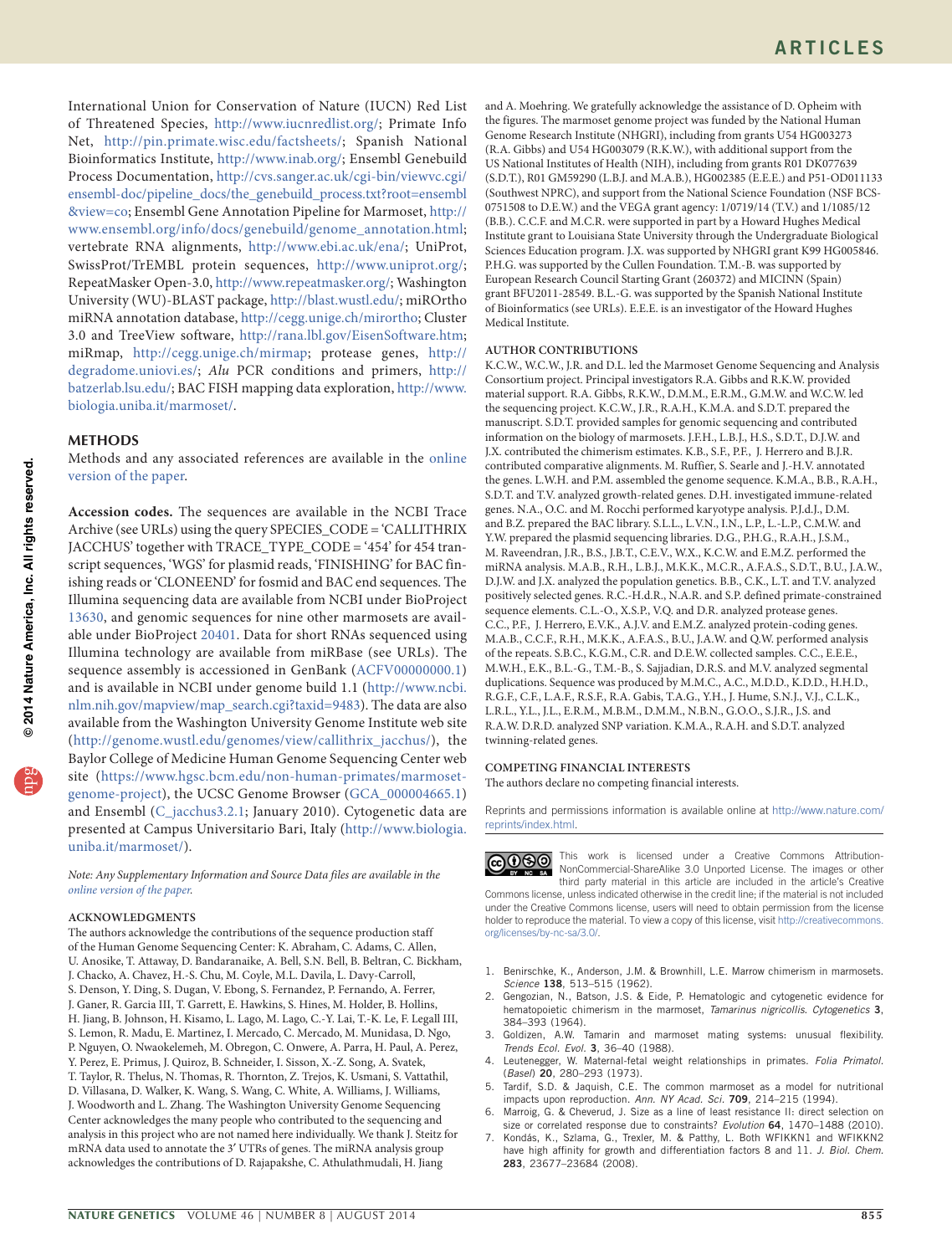## **ARTICLES**

- <span id="page-6-0"></span>8. Bailey, J.A., Yavor, A.M., Massa, H.F., Trask, B.J. & Eichler, E.E. Segmental duplications: organization and impact within the current human genome project assembly. *Genome Res.* 11, 1005–1017 (2001).
- <span id="page-6-1"></span>9. Bailey, J.A. *et al.* Recent segmental duplications in the human genome. *Science* 297, 1003–1007 (2002).
- <span id="page-6-2"></span>10. Lander, E.S. *et al.* Initial sequencing and analysis of the human genome. *Nature* 409, 860–921 (2001).
- 11. Cheng, Z. *et al.* A genome-wide comparison of recent chimpanzee and human segmental duplications. *Nature* 437, 88–93 (2005).
- <span id="page-6-3"></span>12. Chimpanzee Sequencing and Analysis Consortium. Initial sequence of the chimpanzee genome and comparison with the human genome. *Nature* 437, 69–87 (2005).
- <span id="page-6-4"></span>13. Locke, D.P. *et al.* Comparative and demographic analysis of orang-utan genomes. *Nature* 469, 529–533 (2011).
- <span id="page-6-5"></span>14. Gibbs, R.A. *et al.* Evolutionary and biomedical insights from the rhesus macaque genome. *Science* 316, 222–234 (2007).
- <span id="page-6-6"></span>15. Wang, Q.F. *et al.* Detection of weakly conserved ancestral mammalian regulatory sequences by primate comparisons. *Genome Biol.* 8, R1 (2007).
- <span id="page-6-7"></span>16. Wang, Q.F. *et al.* Primate-specific evolution of an *LDLR* enhancer. *Genome Biol.* 7, R68 (2006).
- <span id="page-6-8"></span>17. del Rosario, R.C.H., Arul Rayan, N. & Prabhakar, S. Noncoding origins of anthropoid traits and a new null model of transposon functionalization. *Genome Res.* (in the press).
- <span id="page-6-9"></span>18. Potter, S.C. *et al.* The Ensembl analysis pipeline. *Genome Res.* 14, 934–941 (2004).
- <span id="page-6-10"></span>19. Kosiol, C. *et al.* Patterns of positive selection in six mammalian genomes. *PLoS Genet.* 4, e1000144 (2008).
- <span id="page-6-11"></span>20. Choi, J.H. *et al.* Clinical and functional characteristics of a novel heterozygous mutation of the *IGF1R* gene and IGF1R haploinsufficiency due to terminal 15q26.2- >qter deletion in patients with intrauterine growth retardation and postnatal catchup growth failure. *J. Clin. Endocrinol. Metab.* 96, E130–E134 (2011).
- <span id="page-6-12"></span>21. Fang, P. *et al.* Severe short stature caused by novel compound heterozygous mutations of the insulin-like growth factor 1 receptor (*IGF1R*). *J. Clin. Endocrinol. Metab.* 97, E243–E247 (2012).
- <span id="page-6-13"></span>22. Kumar, P., Henikoff, S. & Ng, P.C. Predicting the effects of coding non-synonymous variants on protein function using the SIFT algorithm. *Nat. Protoc.* 4, 1073–1081 (2009).
- <span id="page-6-14"></span>23. Adzhubei, I.A. *et al.* A method and server for predicting damaging missense mutations. *Nat. Methods* 7, 248–249 (2010).
- <span id="page-6-15"></span>24. Harris, R.A. *et al.* Evolutionary genetics and implications of small size and twinning in callitrichine primates. *Proc. Natl. Acad. Sci. USA* 111, 1467–1472 (2014).
- <span id="page-6-16"></span>25. Bodin, L. *et al.* A novel mutation in the bone morphogenetic protein 15 gene causing defective protein secretion is associated with both increased ovulation rate and sterility in Lacaune sheep. *Endocrinology* 148, 393–400 (2007).
- 26. Hoekstra, C. *et al.* Dizygotic twinning. *Hum. Reprod. Update* 14, 37–47 (2008).
- <span id="page-6-17"></span>27. Palmer, J.S. *et al.* Novel variants in growth differentiation factor 9 in mothers of dizygotic twins. *J. Clin. Endocrinol. Metab.* 91, 4713–4716 (2006).
- <span id="page-6-18"></span>28. Galloway, S.M. *et al.* Mutations in an oocyte-derived growth factor gene (BMP15) cause increased ovulation rate and infertility in a dosage-sensitive manner. *Nat. Genet.* 25, 279–283 (2000).
- <span id="page-6-19"></span>29. Vinzing, M. *et al.* NAIP and Ipaf control *Legionella pneumophila* replication in human cells. *J. Immunol.* 180, 6808–6815 (2008).
- <span id="page-6-20"></span>30. Zhao, Y. *et al.* The NLRC4 inflammasome receptors for bacterial flagellin and type III secretion apparatus. *Nature* 477, 596–600 (2011).
- <span id="page-6-21"></span>31. McNerney, M.E., Guzior, D. & Kumar, V. 2B4 (CD244)-CD48 interactions provide a novel MHC class I–independent system for NK-cell self-tolerance in mice. *Blood* 106, 1337–1340 (2005).
- <span id="page-6-22"></span>32. Lloyd, C.M. & Hessel, E.M. Functions of T cells in asthma: more than just  $T_H2$ cells. *Nat. Rev. Immunol.* 10, 838–848 (2010).
- <span id="page-6-23"></span>33. Dorus, S., Evans, P.D., Wyckoff, G.J., Choi, S.S. & Lahn, B.T. Rate of molecular evolution of the seminal protein gene *SEMG2* correlates with levels of female promiscuity. *Nat. Genet.* 36, 1326–1329 (2004).
- <span id="page-6-24"></span>34. Schlecht, U. *et al.* Expression profiling of mammalian male meiosis and gametogenesis identifies novel candidate genes for roles in the regulation of fertility. *Mol. Biol. Cell* 15, 1031–1043 (2004).
- <span id="page-6-25"></span>35. Sharma, N., Kaur, J., Xu, H., Zur Nieden, N. & Rancourt, D. Characterization of secretory leukocyte protease inhibitor as an inhibitor of implantation serine proteinases. *Mol. Reprod. Dev.* 75, 1136–1142 (2008).
- 36. Pavlopoulou, A., Pampalakis, G., Michalopoulos, I. & Sotiropoulou, G. Evolutionary history of tissue kallikreins. *PLoS ONE* 5, e13781 (2010).
- <span id="page-6-26"></span>37. Caughey, G.H. Mast cell tryptases and chymases in inflammation and host defense. *Immunol. Rev.* 217, 141–154 (2007).
- <span id="page-6-27"></span>38. Trivedi, N.N., Tong, Q., Raman, K., Bhagwandin, V.J. & Caughey, G.H. Mast cell α and  $\beta$  tryptases changed rapidly during primate speciation and evolved from  $\gamma$ -like transmembrane peptidases in ancestral vertebrates. *J. Immunol.* 179, 6072–6079 (2007).
- <span id="page-6-28"></span>39. Schwartz, S. *et al.* Human-mouse alignments with BLASTZ. *Genome Res.* 13, 103–107 (2003).
- <span id="page-6-29"></span>40. Sadowski, T., Dietrich, S., Koschinsky, F. & Sedlacek, R. Matrix metalloproteinase 19 regulates insulin-like growth factor–mediated proliferation, migration, and adhesion in human keratinocytes through proteolysis of insulin-like growth factor binding protein-3. *Mol. Biol. Cell* 14, 4569–4580 (2003).
- <span id="page-6-30"></span>41. Cheung, V.G., Sherman, S.L. & Feingold, E. Genetics. Genetic control of hotspots. *Science* 327, 791–792 (2010).
- <span id="page-6-31"></span>42. Myers, S. *et al.* Drive against hotspot motifs in primates implicates the *PRDM9* gene in meiotic recombination. *Science* 327, 876–879 (2010).
- <span id="page-6-32"></span>43. Fumasoni, I. *et al.* Family expansion and gene rearrangements contributed to the functional specialization of *PRDM* genes in vertebrates. *BMC Evol. Biol.* 7, 187 (2007).
- <span id="page-6-33"></span>44. Alexander, D.H., Novembre, J. & Lange, K. Fast model-based estimation of ancestry in unrelated individuals. *Genome Res.* 19, 1655–1664 (2009).
- <span id="page-6-34"></span>45. Falush, D., Stephens, M. & Pritchard, J.K. Inference of population structure using multilocus genotype data: linked loci and correlated allele frequencies. *Genetics* 164, 1567–1587 (2003).
- <span id="page-6-35"></span>46. Pritchard, J.K., Stephens, M. & Donnelly, P. Inference of population structure using multilocus genotype data. *Genetics* 155, 945–959 (2000).
- <span id="page-6-36"></span>47. Pollard, K.S. *et al.* An RNA gene expressed during cortical development evolved rapidly in humans. *Nature* 443, 167–172 (2006).
- <span id="page-6-37"></span>48. Enard, W. FOXP2 and the role of cortico-basal ganglia circuits in speech and language evolution. *Curr. Opin. Neurobiol.* 21, 415–424 (2011).
- <span id="page-6-38"></span>49. Kingsley, C.B. Identification of causal sequence variants of disease in the next generation sequencing era. *Methods Mol. Biol.* 700, 37–46 (2011).
- <span id="page-6-39"></span>50. Perelman, P. *et al.* A molecular phylogeny of living primates. *PLoS Genet.* 7, e1001342 (2011).

### **The Marmoset Genome Sequencing and Analysis Consortium:**

Kim C Worley<sup>1,2</sup>, Wesley C Warren<sup>3</sup>, Jeffrey Rogers<sup>1,2</sup>, Devin Locke<sup>3</sup>, Donna M Muzny<sup>1,2</sup>, Elaine R Mardis<sup>3</sup>, George M Weinstock<sup>1–3,38</sup>, Suzette D Tardif<sup>4</sup>, Kjersti M Aagaard<sup>5</sup>, Nicoletta Archidiacono<sup>6</sup>, Nirmala Arul Rayan<sup>7</sup>, Mark A Batzer<sup>8</sup>, Kathryn Beal<sup>9</sup>, Brona Brejova<sup>10</sup>, Oronzo Capozzi<sup>6</sup>, Saverio B Capuano<sup>11</sup>, Claudio Casola<sup>12,13,38</sup>, Mimi M Chandrabose<sup>1,2</sup>, Andrew Cree<sup>1,2</sup>, Marvin Diep Dao<sup>1,2</sup>, Pieter J de Jong<sup>14,38</sup>, Ricardo Cruz-Herrera del Rosario<sup>7</sup>, Kim D Delehaunty<sup>3</sup>, Huyen H Dinh<sup>1,2</sup>, Evan E Eichler<sup>15</sup>, Stephen Fitzgerald<sup>9</sup>, Paul Flicek<sup>9,16</sup>, Catherine C Fontenot<sup>8</sup>, **R Gerald Fowler1,2, Catrina Fronick3, Lucinda A Fulton3, Robert S Fulton3, Ramatu Ayiesha Gabisi1,2,**  Daniel Gerlach<sup>17,38</sup>, Tina A Graves<sup>3</sup>, Preethi H Gunaratne<sup>1,2,18,19</sup>, Matthew W Hahn<sup>12,13</sup>, David Haig<sup>20</sup>, Yi Han<sup>1,2</sup>, R Alan Harris<sup>1,2,5</sup>, Javier Herrero<sup>9,38</sup>, LaDeana W Hillier<sup>3</sup>, Robert Hubley<sup>21</sup>, Jennifer F Hughes<sup>22</sup>, **Jennifer Hume1,2, Shalini N Jhangiani1,2, Lynn B Jorde23, Vandita Joshi1,2, Emre Karakor15, Miriam K Konkel8, Carolin Kosiol24, Christie L Kovar1,2, Evgenia V Kriventseva16, Sandra L Lee1,2, Lora R Lewis1,2, Yih-shin Liu1,2,**  John Lopez<sup>1,2</sup>, Carlos Lopez-Otin<sup>25</sup>, Belen Lorente-Galdos<sup>26,27</sup>, Keith G Mansfield<sup>28,38</sup>, Tomas Marques-Bonet<sup>27,29</sup>, Patrick Minx<sup>3</sup>, Doriana Misceo<sup>6,14</sup>, J Scott Moncrieff<sup>17</sup>, Margaret B Morgan<sup>1,2</sup>, Lynne V Nazareth<sup>1,2</sup>, Irene Newsham<sup>1,2</sup>, Ngoc Bich Nguyen<sup>1,2</sup>, Geoffrey O Okwuonu<sup>1,2</sup>, Shyam Prabhakar<sup>7</sup>, Lora Perales<sup>1,2</sup>, Ling-Ling Pu<sup>1,2</sup>, Xose S Puente<sup>25</sup>, Victor Quesada<sup>25</sup>, Megan C Ranck<sup>8</sup>, Brian J Raney<sup>30</sup>, Muthuswamy Raveendran<sup>1,2</sup>, David Rio Deiros<sup>1,2</sup>, Mariano Rocchi<sup>6</sup>, David Rodriguez<sup>25</sup>, Corinna Ross<sup>4</sup>, Magali Ruffier<sup>9,16</sup>, San Juana Ruiz<sup>1,2</sup>,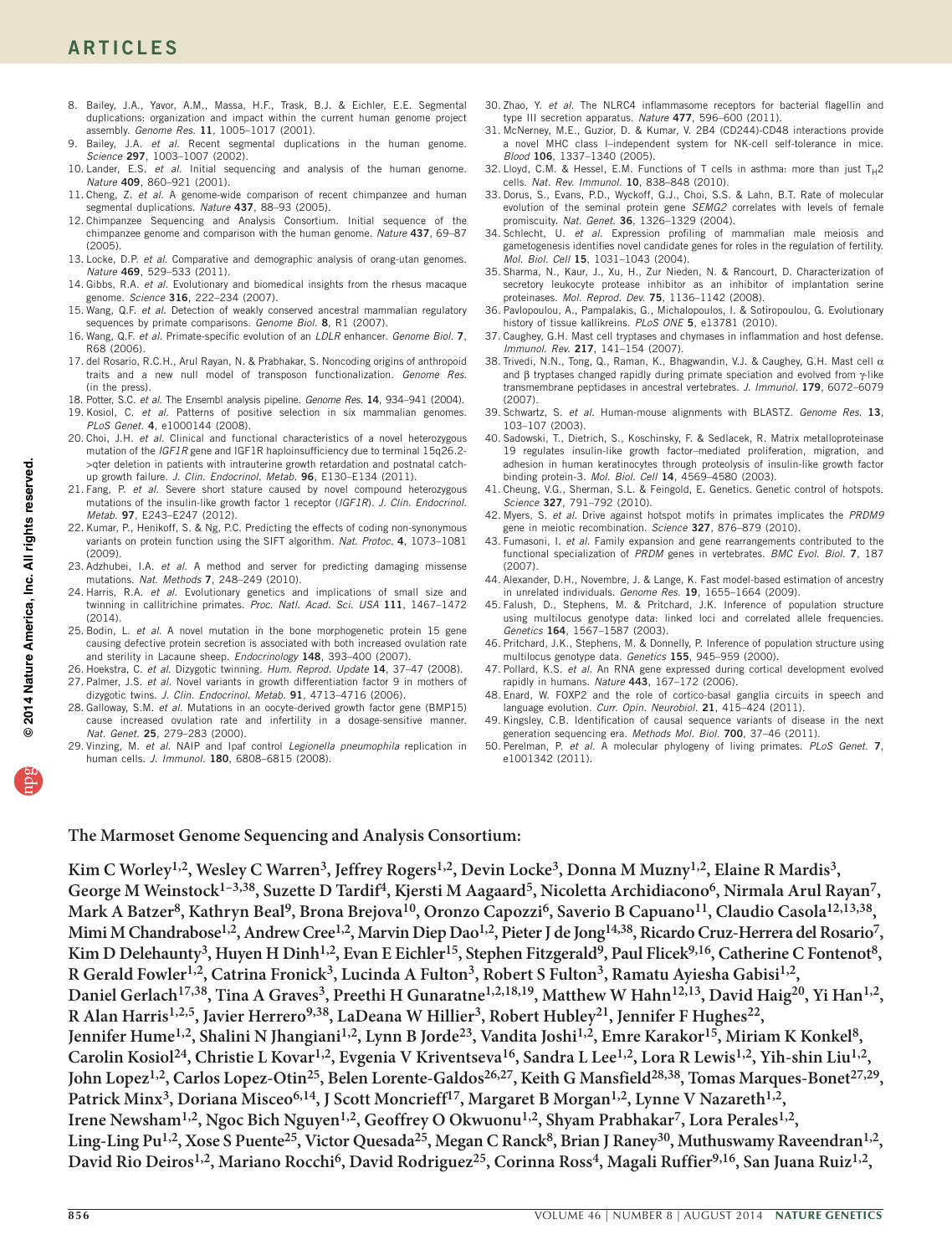Saba Sajjadian<sup>15</sup>, Jireh Santibanez<sup>1,2</sup>, Daniel R Schrider<sup>12,13</sup>, Steve Searle<sup>16</sup>, Helen Skaletsky<sup>22,31</sup>, Benjamin Soibam<sup>18</sup>, Arian F A Smit<sup>21</sup>, Jayantha B Tennakoon<sup>18</sup>, Lubomir Tomaska<sup>32</sup>, Brygg Ullmer<sup>33,34</sup>, **Charles E Vejnar17, Mario Ventura15, Albert J Vilella9, Tomas Vinar10, Jan-Hinnerk Vogel16, Jerilyn A Walker8,**  Qing Wang<sup>8</sup>, Crystal M Warner<sup>1,2</sup>, Derek E Wildman<sup>35</sup>, David J Witherspoon<sup>23</sup>, Rita A Wright<sup>1,2</sup>, Yuanqing Wu<sup>1,2</sup>, Weimin Xiao<sup>18</sup>, Jinchuan Xing<sup>23,38</sup>, Evgeny M Zdobnov<sup>17,36,37</sup>, Baoli Zhu<sup>14,38</sup>, Richard A Gibbs<sup>1,2</sup> & **Richard K Wilson<sup>3</sup>**

<sup>1</sup>Human Genome Sequencing Center, Baylor College of Medicine, Houston, Texas, USA. <sup>2</sup>Department of Molecular and Human Genetics, Baylor College of Medicine, Houston, Texas, USA. <sup>3</sup>The Genome Institute, Washington University St. Louis, St. Louis, Missouri, USA. <sup>4</sup>Barshop Institute for Longevity and Aging Studies, University of Texas Health Science Center at San Antonio, San Antonio, Texas, USA. <sup>5</sup>Department of Obstetrics and Gynecology, Baylor College of Medicine, Houston, Texas, USA. <sup>6</sup>Department of Biology, Bari University, Bari, Italy. 7Genome Institute of Singapore, Singapore. <sup>8</sup>Department of Biological Sciences, Louisiana State University, Baton Rouge, Louisiana, USA. <sup>9</sup>European Molecular Biology Laboratory, European Bioinformatics Institute, Wellcome Trust Genome Campus, Hinxton, UK. 10Faculty of Mathematics, Physics and Informatics, Comenius University in Bratislava, Bratislava, Slovakia. 11Wisconsin National Primate Research Center, Madison, Wisconsin, USA. 12Department of Biology, Indiana University, Bloomington, Indiana, USA. 13School of Informatics and Computing, Indiana University, Bloomington, Indiana, USA. <sup>14</sup>Children's Hospital Oakland Research Institute, Oakland, California, USA. <sup>15</sup>Department of Genome Sciences, University of Washington, Seattle, Washington, USA. <sup>16</sup>Wellcome Trust Sanger Institute, Wellcome Trust Genome Campus, Hinxton, UK. <sup>17</sup>Genetic Medicine and<br>Development, University of Geneva Medical School, Geneva, Switzer <sup>19</sup>Department of Pathology, Baylor College of Medicine, Houston, Texas, USA. <sup>20</sup>Department of Organismic and Evolutionary Biology, Harvard University, Cambridge, Massachusetts, USA. <sup>21</sup>Institute for Systems Biology, Seattle, Washington, USA. <sup>22</sup>Whitehead Institute, Cambridge, Massachusetts, USA. <sup>23</sup>Department of Human Genetics, University of Utah School of Medicine, Salt Lake City, Utah, USA. <sup>24</sup>Institut für Populationsgenetik, Vetmeduni Vienna, Vienna, Austria. <sup>25</sup>Departamento de Bioquímica y Biología Molecular, Instituto Universitario de Oncología, Universidad de Oviedo, Oviedo, Spain. <sup>26</sup>Spanish National Bioinformatics Institute (INB), Barcelona, Spain. <sup>27</sup>Institució Catalana de Recerca i Estudis Avançats, Institut de Biologia Evolutiva Consejo Superior de Investigaciones Científicas–Universitat Pompeu Fabra, Barcelona, Spain. <sup>28</sup>Division of Comparative Pathology, New England Primate Research Center, Harvard University Medical School, Southborough, Massachusetts, USA. <sup>29</sup>CNAG (Centro Nacional de Análisis Genómico), Barcelona, Spain. <sup>30</sup>Center for Biomolecular Science and Engineering, School of Engineering,<br>University of California, Santa Cruz, Santa Cruz, Californi 32Department of Genetics, Faculty of Natural Sciences, Comenius University in Bratislava, Bratislava, Slovakia. 33Center for Computation and Technology, Louisiana State University, Baton Rouge, Louisiana, USA. <sup>34</sup>Department of Computer Sciences, Louisiana State University, Baton Rouge, Louisiana, USA. <sup>35</sup>Center for Molecular Medicine and Genetics, Wayne State University School of Medicine, Detroit, Michigan, USA. <sup>36</sup>Swiss Institute of Bioinformatics, Geneva, Switzerland. <sup>37</sup>Division of Molecular Biosciences, Imperial College London, London, UK. 38Present addresses: The Jackson Laboratory for Genomic Medicine, Farmington, Connecticut, USA (G.M.W.), Department of Bioengineering, University of Illinois at Urbana-Champaign, Urbana, Illinois, USA (P.J.d.J.), Department of Biology, Saint Louis University, St. Louis, Missouri, USA (C.C.), Boehringer Ingelheim, Vienna, Austria (D.G.), Bill Lyons Informatics Centre, University College London Cancer Institute, University College London, London, UK (J. Herrero), Translational Sciences, Novartis Institutes for Biomedical Research, Cambridge, Massachusetts, USA (K.G.M.), Department of Genetics, Human Genetics Institute of New Jersey, Rutgers, State University of New Jersey, Piscataway, New Jersey, USA (J.X.), and Chinese Academy of Sciences Key Laboratory of Pathogenic Microbiology and Immunology, Institute of Microbiology, Chinese Academy of Sciences, Beijing, China (B.Z.). Correspondence should be addressed to K.C.W. (kworley@bcm.edu).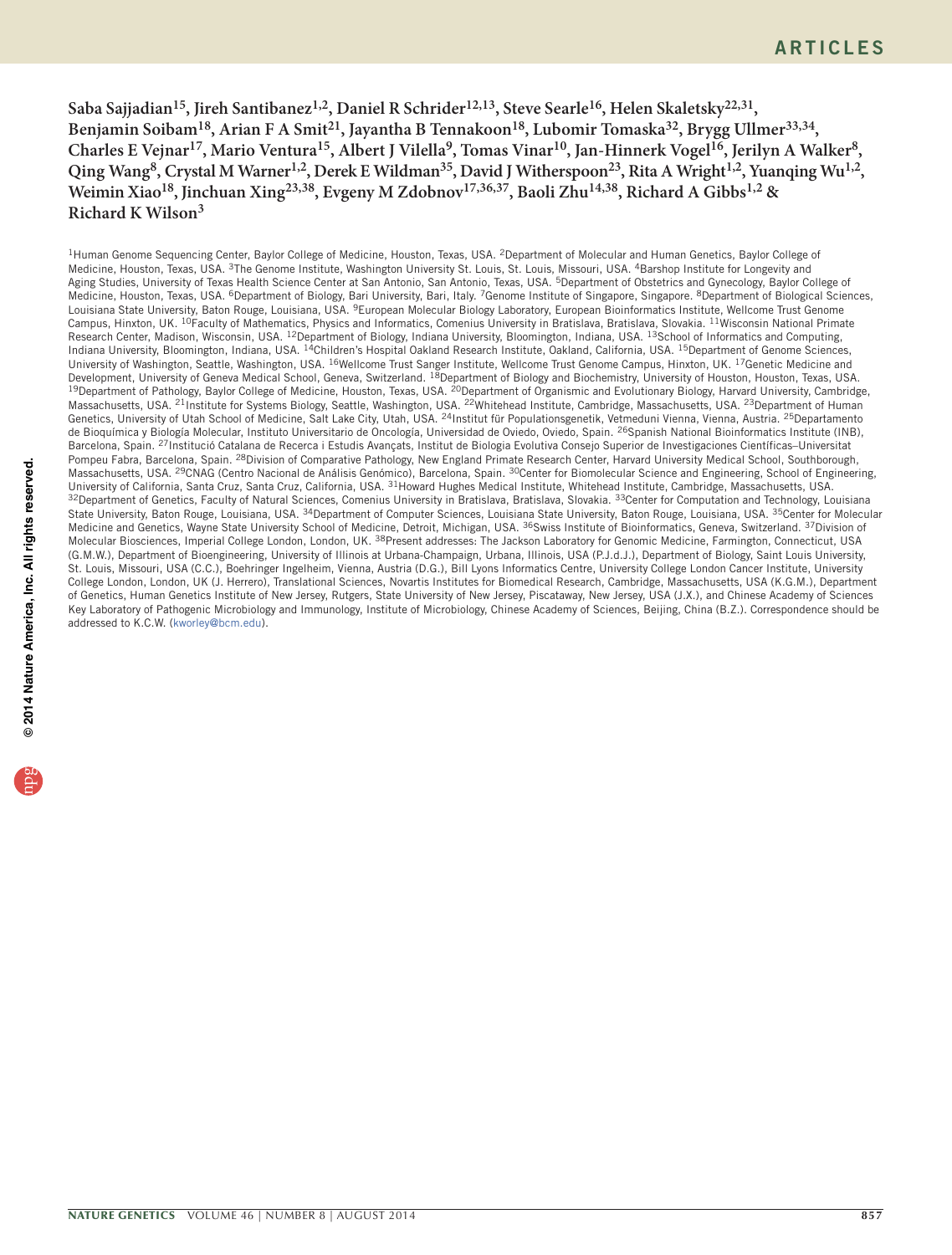#### **ONLINE METHODS**

Additional information describing New World monkey phylogeny, genome sequencing, assembly and quality assessment, chimerism assessment, analysis of segmental duplications, sequence constraint, gene annotation, orthologs and sequence variation is available in the **Supplementary Note.**

**Genome sequencing and assembly.** The 26.7 million sequence reads, generated on ABI3730 instruments (**Supplementary Table 1**) with an average read length of 700 bases (Phred<sup>51</sup> quality of ≥20), were assembled using PCAP<sup>52</sup>. The assembly was filtered to remove known non-marmoset sequence contaminants, and singleton contigs and supercontigs <2 kb in length. The final assembly included 99.98% of the input reads and had 59% AT content. WUGCCallithrix jacchus-3.2 was submitted to GenBank (UCSC version cal-Jac3) and used by Ensembl to build gene models. Statistics (**Supplementary Table 2**) are for the initial assembly, before integrating in finished BACs and adding interscaffold gaps and gaps representing centromeres and telomeres. The final assembly spans 2.91 Gb, with 2.77 Gb ordered and oriented along specific chromosomes. The assembly represents an arbitrary consensus of the individual marmoset's alleles.

Non-repetitive assembly data were aligned against the repeat-masked human genome at UCSC using BLAST[Z39](#page-6-28). Orthologous and paralogous alignments[53](#page-10-2) were differentiated, and only 'reciprocal best' alignments were retained and used to generate the marmoset AGP files, as in previously described methods[12](#page-6-3). Documented inversions based on FISH data (see URLs) and inversions suggested by the assembly and supported by additional mapping data (for example, fosmid and BAC end pairs) were also introduced. Centromeres were placed on the basis of their positions identified from cytogenetic data (**Supplementary Note**). A total of 81 finished CHORI-259 marmoset BACs (totaling 15,576,643 bases) were merged into the final chromosomal files.

Marmoset cDNAs (**Supplementary Table 4**) generated at the Genome Institute at Washington University with Roche 454 Life Sciences instruments and methods<sup>54</sup> and assembled using Newbler<sup>55</sup> and BLAT<sup>56</sup> were aligned against the marmoset genome.

Using >700 human BAC clones, we established the synteny block organization of the marmoset chromosomes and disambiguated inconsistencies and uncertainties in the genome assembly.

Gene feature annotation. Annotations with RefSeq<sup>[57](#page-10-6)</sup> and Ensembl<sup>[18,](#page-6-9)[58](#page-10-7)</sup> used the general methods described (see URLs). The raw compute stage of Ensembl annotation (**Supplementary Fig. 6a**) screened genomic sequence using RepeatMasker<sup>59</sup> (version 3.2.5; parameters '-nolow -species homo -s') and Dust (J. Kuzio, R. Tatusov and D.J. Lipman, personal communication, briefly described in ref. [60\)](#page-10-9) (together masking 47%) and TRF<sup>[61](#page-10-10)</sup>.

Predicted features included transcription start sites (Eponine-scan<sup>62</sup> and FirstEF<sup>[63](#page-10-12)</sup>), CpG islands (described in ref. [64](#page-10-13)) and tRNAs<sup>65</sup>. Genscan results on repeat-masked sequence were input for UniProt<sup>[66](#page-10-15)</sup>, UniGene<sup>67</sup> and Vertebrate RNA (see URLs) by WU-BLAST<sup>[68,](#page-10-17)69</sup> alignments, resulting in 252,582 UniProt, 316,384 UniGene and 317,679 Vertebrate RNA sequences aligning.

Genewise<sup>70</sup> and Exonerate<sup>[71](#page-10-20)</sup> produced coding sequence models using marmoset and human UniProt, SwissProt/TrEMBL (see URLs) and RefSeq[72](#page-10-21) proteins mapped to the genome (Pmatch; R. Durbin, unpublished data) (**Supplementary Fig. 6b,c**). One model per locus was selected using the BestTargeted module. Species-specific data (here, for marmoset and human) generated 1,908 (of 3,153) marmoset protein and 20,735 (of 22,320) human protein 'targeted stage' models with UTRs.

Raw compute UniProt alignments were filtered, sequences with UniProt Protein Existence (PE) classifications of level 1 or 2 were mapped with WU-BLAST, and coding models were built with Genewise in regions outside of targeted stage models, generating an additional 57,019 mammalian and 42,323 nonmammalian 'similarity stage' models.

Marmoset cDNAs and ESTs and human cDNAs from the European Nucleotide Archive (ENA), GenBank and the DNA Data Bank of Japan (DDBJ) with their polyA tails removed were aligned to the genome using Exonerate<sup>[72](#page-10-21)</sup> (**Supplementary Fig. 6d–f**). With cutoffs of 90% coverage and 80% identity, 139,713 (of 292,329) human cDNAs, 887 (of 986) marmoset cDNAs and 2,562 (of 2,605) marmoset ESTs aligned. EST-based gene models (similar to those for humans<sup>73</sup>) are displayed in a separate website track from the Ensembl gene set.

Similarity stage coding models were filtered to remove models with little cDNA or EST support, visualized using Apollo<sup>74</sup> and extended using human cDNA and marmoset expressed sequences, resulting in 1,501 (of 2,119) marmoset, 13,150 (of 20,735) human and 22,897 (of 31,863) UniProt coding models with UTRs. Redundant transcript models were removed, and remaining models were clustered wherever any coding exons from two transcripts overlapped.

More information on the Ensembl automatic gene annotation process $19,20$  $19,20$ is available in the references and the **Supplementary Note**.

**Segmental duplications.** Segmental duplications in Callithrix jacchus-3.2 were estimated using two computational methods: one compares assembly segments using BLAST (Whole-Genome Assembly Comparison, WGAC[\)8](#page-6-0), and the second assessed excess depth of coverage of whole-genome sequencing data mapped to the assembly (WSSD)<sup>9</sup>. All scaffolds were repeat masked (RepeatMasker; see URLs) and window masked<sup>[75](#page-10-24)</sup> using the specific marmoset repeat library (**Supplementary Note**) composed of retrotransposons and other low-complexity sequences. WGAC identifies pairwise alignments of >1 kb in length and >90% identity. WSSD identifies segmental duplications of >10 kb in length and >94% identity. For WSSD, we mapped reads using Megablast with >94% sequence identity, >200 bp non-repeat-masked sequence length and at least 200 bp of Phred *Q* of >30 bp.

We assessed 97 clones using FISH on lymphoblast cell line nuclei and metaphase chromosomes from a marmoset unrelated to individual 186/17066. Duplicated probes had >2 signals in 95–98% of >60 observed nuclei (**Supplementary Fig. 3c**). Sixteen clones showing strong hybridization background were tested three times without a clear pattern emerging and were removed from further analysis. This unusual background might be due to incomplete masking by RepeatMasker and/or competitive hybridization conditions during FISH. Nine (of 16) of these clones belonged to the category that were absent in WGAC and present in WSSD, consistent with them corresponding to collapsed repeats.

As in the assessment of ape genomes<sup>76</sup>, we aligned  $27,615,086$  marmoset reads to the human genome (Build 35; excluding random sequences) with repeat content masked (<20% divergent from the consensus; RepeatMasker in either human or marmoset). Aligned reads had >200 bp of high-quality sequence (Phred score >27), >300 bp of aligned sequence, >40% read length aligned and <200 bp repeat content. After evaluation, we applied an identity threshold of 85%, similar to the criteria applied in the macaque analysis. See the **Supplementary Note** for details.

**Sequence elements constrained in anthropoid primates.** ASCs were defined using the pipeline briefly outlined in the **Supplementary Note** and described in detail in ref. [17.](#page-6-8) To validate the functional role of the bioinformatically defined elements as transcriptional enhancers, we tested eight noncoding ASCs in ESC enhancer assays. Candidates were selected on the basis of DNase I hypersensitivity in human ESCs<sup>[77](#page-10-26)</sup>. The eight human sequences and their mouse orthologs (identified using liftOver; **Supplementary Table 11**) were amplified from their respective genomic DNA, cloned into the SalI site downstream of luciferase in the pGL3-Pou5f1 vector using the Gateway Cloning System (Invitrogen) and transfected with the reporter constructs into human ESCs (H1-WA-01, WiCell Research Institute) and mouse ESCs (E14TG2A, American Type Culture Collection, CRL-1821) using FuGENE HD (Roche) or Lipofectamine 2000 (Invitrogen), respectively. Both cell lines are routinely tested for mycoplasma contamination (Lonza Detection kit, LT07-318). A *Renilla* luciferase plasmid (pRL-SV40, Promega) was cotransfected into cells as an internal control. Cells were collected 48 h after transfection, and the luciferase activities of the cell lysates were measured using the Stop-Glow Dual-Luciferase Reporter Assay System (Promega) (**Supplementary Note**).

**MicroRNAs.** MiRNAs (877; **Supplementary Table 2**) were identified as being expressed or predicted on the basis of cross-species conservation of mature miRNA or hairpin sequences. Small RNAs were sequenced from total RNA isolated from prefrontal cortex brain samples (A07-716monkB, 3.2 years, male; A09-122monkB, 12.8 years, female; A08-206monkB, 13.4 years, male; A08-337monkB, 13.0 years, female) and two placenta samples, using 36-bp reads on the Illumina 1G Genome Analyzer<sup>[78](#page-10-27)</sup>. Usable reads were identified as described[78,](#page-10-27)[79,](#page-10-28) omitting reads with <4 copies, <10 nt or >10 repetitive nucleotides and reads that matched *Escherichia coli* sequences using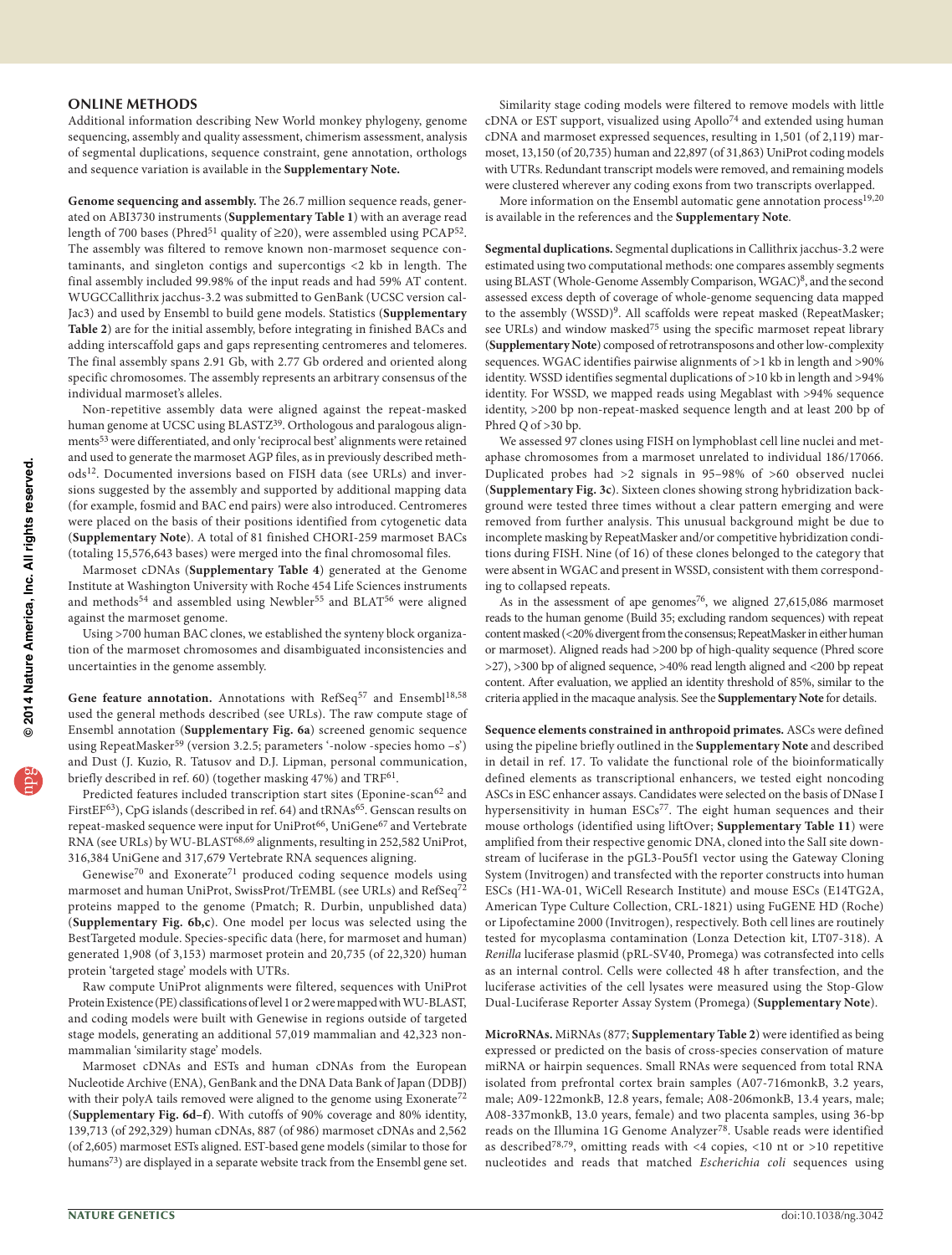WU-BLAST[69](#page-10-18) (**Supplementary Table 2**). Expressed miRNAs that were 100% conserved (group A; 291 miRNAs) or had 1–3 mismatches (group B; 240 miRNAs) relative to at least one other species in miRBase 17.0 (ref. [80](#page-10-29)) were identified. Known miRNAs in miRBase 17.0 that mapped to the marmoset genome identified miRNAs that were conserved (100% match, group C; 119 miRNAs) or novel (with 1–3 mismatches, group D; 120 miRNAs). Sequences in groups A–D (~22 nt in length) aligned with BLAT (*-stepSize = 5 repMatch = 100000 -minScore = 0 -minIdentity = 0 -fine*) and their flanking sequences (±200 bp) extracted from UCSC were folded twice using Vienna RNAfold[78](#page-10-27) to confirm hairpin structures with the mapped sequence in the mature miRNA location. Group E contained the 91 novel miRNAs identified (20 passed high-stringency filters), which were trimmed to include only the hairpin bases (60–150 nt) (**Supplementary Table 2**).

WU-BLAST comparison identified marmoset miRNAs that were conserved in four anthropoid primates (*-nogaps -N -1000 -mformat = 2 -warning -kap -hspmax = 10*) (marmoset, calJac3; human, hg18; rhesus, rhemac2; orangutan, ponAbe2; chimpanzee, panTro2; from UCSC). BLAT mapping (*-stepSize = 5 repMatch = 100000 -minScore = 0 -minIdentity = 0 –fine*) of the precursor miRNA hairpins encoded on marmoset chromosome 22 to rhesus, orangutan and chimpanzee identified the best matches, which were realigned to marmoset miRNA hairpins, using Smith-Waterman to identify nucleotide changes in the mature miRNA sequences. Human chromosome 19 hairpins were mapped to calJac3 using Galaxy liftOver and BLAT alignment and were realigned as above (see conservation in **Supplementary Tables 3**–**8**).

**MicroRNAs predicted using SVM (group F).** Human precursor miRNAs (miRBase 14.0; ref. [81](#page-10-30)) with WU-BLASTN<sup>[68,](#page-10-17)69</sup> (see URLs) matches of >20 bp in length to calJac3.2 (-M 1 -N -1 -Q 3 -R 2 -W 9 -filter dust -mformat 2 -hspsepSmax 40 -e 1e-3) were extended to match their entire length and realigned using MAFFT[82](#page-10-31) (maxiterate 1000 –localpair –quiet). Matches were identified with (i) length of >40 bp, (ii) a completely conserved seed region (mature miRNA nucleotides 2–8), (iii) >90% mature miRNA sequence identity, (iv) total precursor conservation over >50% of the length, (v) at most two gaps in mature miRNA, (vi) minimum free folding energy (MFE) of <–15 kcal/mol, (vii) >40% of bases paired, (viii) mature regions not overlapping a multipleloop region and (ix) probability of <5% for a randomly shuffled hit sequence to have a lower MFE than the native sequences for <95% of conserved matches. The hit with the lowest *e* value for overlapping loci was subjected to a Support Vector Machine (SVM) model trained to distinguish miRNAs from unspecific genomic stem-loop sequences or other noncoding RNAs. Developed for the miROrtho annotation database $83$  (see URLs), the model incorporates the thermodynamic, structural and sequence features found in known miRNA genes. Using an initial BLAST *e*-value cutoff of 1 × 10−6, an SVM score of greater than 0.5 and 100% mature miRNA sequence conservation to any known miRBase miRNA, we identified 589 genes (group F).

Expression profiles were estimated by counting filtered small RNA sequences mapping within 4 bp on the same chromosome as the miRNA, normalized by total number of usable reads. Euclidean hierarchical clustering of genes and arrays with Cluster 3.0 and TreeView[84](#page-10-33) (see URLs) used the log<sub>2</sub> transformation of miRNAs per 10 million usable reads with the median expression value across the 6 samples set to zero.

MiRmap[85](#page-10-34) identified mRNAs with 3′ UTR matches to miRNA bases 2–8 and predicted repression strength with a model encompassing thermodynamic, conservation, probabilistic and sequence-based approaches. We computed the total energy of the miRNA-mRNA duplex (similar to in ref. [86\)](#page-10-35) and the branch length score[87](#page-10-36), implemented the SPH test in PhyloP[88](#page-10-37) and computed the statistical significance of the seed match on the basis of 3′ UTR sequence composition. The 3 features of the TargetScan context score<sup>89</sup> were included in miRmap for a total of 11 features, of which 3 were novel (see URLs). These data were generated by mapping all human RefSeq genes to marmoset on the basis of the UCSC 'Other RefSeq' track, and multiple mapping locations in marmoset were retained and were represented by {refseqAccession}.1, {refseqAccession}.2, etc. Where the 3′ UTR differs between mapped locations, this difference could reflect true paralogs or assembly errors. The extracted marmoset 3' UTRs were aligned using MAFFT<sup>[82](#page-10-31)</sup> to the TargetScan 5.1 23-way UTR alignments, and marmoset target genes were identified with 3′ UTR binding sites for the mature marmoset chromosome 22 family miRNAs.

**Identification of one-to-one orthologs.** Conservative one-to-one orthologs for marmoset and human, chimpanzee, rhesus macaque, orangutan, mouse, rat and dog were identified using UCSC<sup>90</sup> whole-genome alignments and genes (July 2010), including partial transcripts missing 10% of the sequence on both ends. Transcripts on chromosomes of >100 nucleotides in length in RefSeq (58,126), knownGene (118,345), Ensembl (128,193) and VEGA (73,873) clustered into 21,694 genes on the basis of location.

Each transcript was transferred to other species and subjected to testing designed to exclude genes that have undergone large-scale changes other than point mutations (as in ref. [19](#page-6-10)) and testing for breaks in synteny, significant assembly gaps overlapping the transcript, frameshift and nonsense mutations, conservation of gene structure elements (splice sites, start codons and stop codons) and recent duplications causing misassignment of one-toone orthology. Clean transcripts passed all tests. We chose a representative clean transcript for each locus, preferring longer transcripts that were clean in more species (summarized in **Supplementary Table 12**). This conservative set (13,717 one-to-one orthologs for human and marmoset) included 41% covering all 8 species, 27% missing in 1 species, 15% missing in 2 species, 10% missing in 3 species and less than 7% missing in more than 3 species.

**Gene family evolution.** Gene family evolution was investigated in four other primates, two rodents and three Laurasiatheria with fully sequenced genomes (human, chimpanzee, orangutan, rhesus macaque, marmoset, mouse, rat, dog, horse and cow). Gene families, including gene and protein names and genome coordinates, were retrieved from Ensembl gene trees, version 58 (see URLs). Genes with multiple short introns (<50 bp) or short coding regions (<100 bp) and that were present in <3 species were removed, and we analyzed separately families with genes in only one lineage (Euarchonta, Glires and Laurasiatheria). The final set included most genes and families from the original Ensembl annotations (**Supplementary Table 13**) and was used to infer ancestral family size with maximum-likelihood CAFE<sup>[91](#page-10-40)</sup> analysis using the following ultrametric tree built according to ref. [92:](#page-10-41) ((((((chimp:6,human:6):7, orang:13):11, macaca:24):16, marmoset:40):47, (mouse:17,rat:17):70):6, ((dog:74,horse:74):9,cow:83):10), where numbers correspond to millions of years (**Supplementary Note**).

**Positively selected genes.** Positively selected genes among the one-toone orthologs were identified using Markov models of codon evolution and maximum-likelihood methods similar to PAML<sup>[93](#page-10-42)</sup>. Further downstream analysis such as enrichment analysis for GO categories was performed as described<sup>19</sup>. The **Supplementary Note** details the genes identified using FDR < 0.01.

**Genes involved in growth pathways and twinning.** Candidate genes iden-tified using 33-way EPO alignments<sup>[18](#page-6-9)</sup> containing marmoset nonsynonymous substitutions (compared to human) conserved in haplorhine primates (human, chimpanzee, gorilla, orangutan, rhesus macaque and tarsier) were sequenced. The NS effect was defined using SIFT<sup>94</sup>, and some candidates were omitted owing to conflicting evidence. Genes and coordinates are listed in **Supplementary Table 39**. The species used for alignment included *Saguinus bicolor martinsi*\*, *Saguinus imperator imperator*, *Saguinus midas niger*\*, *Saguinus fuscicollis weddelli*, *Callithrix cebuella pygmaea*\*, *Leontopithecus rosalia*\*, *Cebus apella*, *Callimico goeldii*, *Ateles belzebuth* and *Saimiri sciureus* (species with an asterisk were also selected for miRNA sequencing). Sanger sequencing reads were assembled (Velvet<sup>95</sup>), mapped to the genome (BLAT<sup>51</sup>) and aligned (MAFFT<sup>[82](#page-10-31)</sup>). In 49 of the 82 exons sequenced, data were insufficient to determine whether the marmoset nonsynonymous substitutions were callitrichine or New World monkey specific (**Supplementary Note**).

**Protease genes.** We mined the marmoset genome for protease genes (see URLs) using BATI (Blast, Annotate, Tune, Iterate). Curated human proteases were compared to the marmoset genome with the TBLASTN algorithm using the tbex script, and the locations of marmoset protease genes were predicted with bsniffer. Putative novel proteases were predicted with bgmix (**Supplementary Note**) and were visually inspected.

**Variation analysis.** SNPs (7,697,538) in reads aligned to the genome using the Burrows-Wheeler Aligner (BWA, version 0.5.9-r16; default parameters) were called using SAMtools<sup>[96](#page-10-45)</sup> (version 0.1.14 (r933:176); command '\$ SAMtools